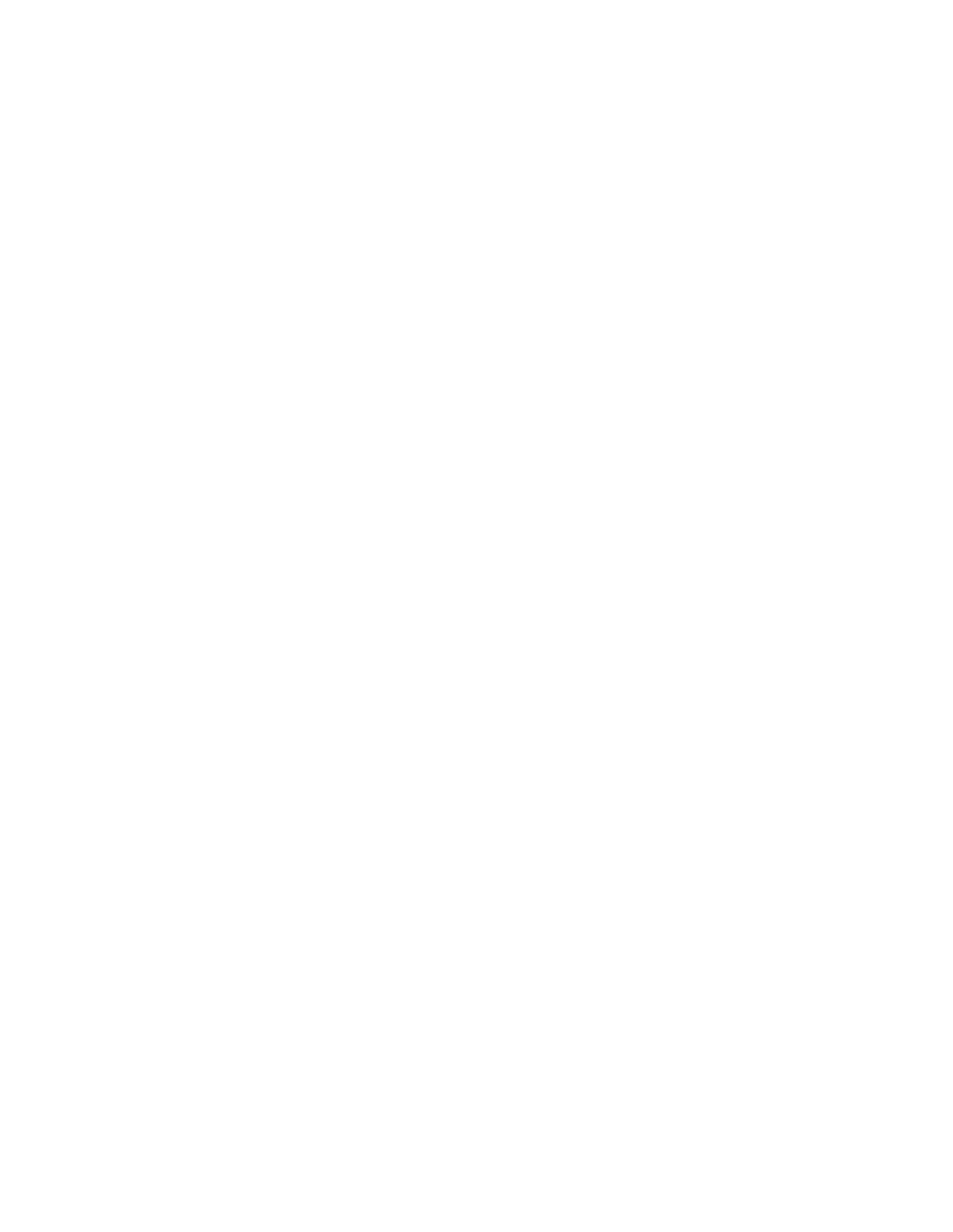### **SUITS AGAINST STATES**

#### **ELEVENTH AMENDMENT**

The Judicial power of the United States shall not be construed to extend to any suit in law or equity, commenced or prosecuted against one of the United States by Citizens of another State, or by Citizens or Subjects of any Foreign State.

#### **STATE IMMUNITY**

#### **Purpose and Early Interpretation**

Eleventh Amendment jurisprudence has become over the years esoteric and abstruse and the decisions inconsistent. At the same time, it is a vital element of federal jurisdiction that ''go[es] to the very heart of [the] federal system and affect[s] the allocation of power between the United States and the several states.'' 1 Because of the centrality of the Amendment at the intersection of federal judicial power and the accountability of the States and their officers to federal constitutional standards, it has occasioned considerable dispute within and without the Court. 2

The action of the Supreme Court in accepting jurisdiction of a suit against a State by a citizen of another State in 1793<sup>3</sup> provoked such angry reaction in Georgia and such anxieties in other States that at the first meeting of Congress following the decision the Eleventh Amendment was proposed by an overwhelming vote of both Houses and ratified with, what was for that day, ''vehement

<sup>1</sup> C. WRIGHT, THE LAW OF FEDERAL COURTS § 48 at 286 (4th ed. 1983).

<sup>2</sup> An extraordinary amount of writing on the Amendment and its interpretation has appeared in recent years. *See, e.g.*, Field, *The Eleventh Amendment and Other Sovereign Immunity Doctrines: Part One*, 126 U. PA. L. REV. 515 (1978); Field, *The Eleventh Amendment and Other Sovereign Immunity Doctrines: Congressional Imposition of Suit Upon the States*, 126 U. PA. L. REV. 1203 (1978); Baker, *Federalism and the Eleventh Amendment*, 48 U. COLO. L. REV. 139 (1977); Tribe, *Intergovernmental Immunities in Litigation, Taxation, and Regulation: Separation of Powers Issues in Controversies About Federalism*, 89 HARV. L. REV. 682 (1976); Gibbons, *The Eleventh Amendment and State Sovereign Immunity: A Reinterpretation*, 83 COLUM. L. REV. 1889 (1983); Fletcher, *A Historical Interpretation of the Eleventh Amendment: A Narrow Construction of an Affirmative Grant of Jurisdiction Rather than a Prohibition Against Jurisdiction*, 35 STAN. L. REV. 1033 (1983); Orth, *The Interpretation of the Eleventh Amendment, 1798–1908: A Case Study of Judicial Power*, 1983 U. ILL. L. REV. 423; Nowak, *The Scope of Congressional Power to Create Causes of Action Against State Government and the History of the Eleventh and Fourteenth Amendments*, 75 COLUM. L. REV. 1413 (1975).

<sup>3</sup> Chisholm v. Georgia, 2 U.S. (2 Dall.) 419 (1793).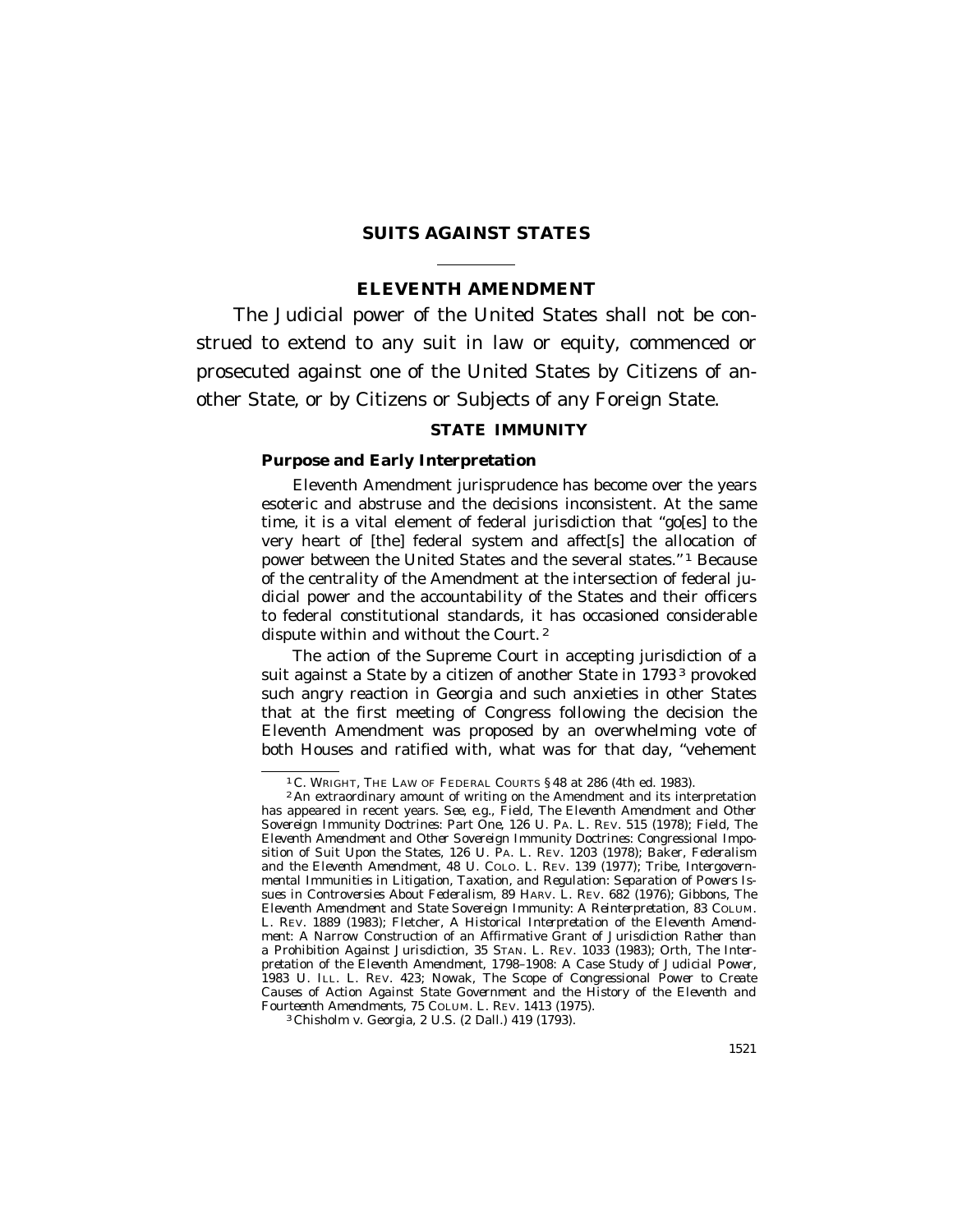speed."<sup>4</sup> *Chisholm* had been brought under that part of the jurisdictional provision of Article III that authorized cognizance of ''controversies . . . between a State and Citizens of another State.'' At the time of the ratification debates, opponents of the proposed Constitution had objected to the subjection of a State to suits in federal courts and had been met with conflicting responses—- on the one hand, an admission that the accusation was true and that it was entirely proper so to provide, and, on the other hand, that the accusation was false and the clause applied only when a State was the party plaintiff. 5 So matters stood when Congress, in enacting the Judiciary Act of 1789, without recorded controversy gave the Supreme Court original jurisdiction of suits between States and citizens of other States. 6 *Chisholm v. Georgia* was brought under this jurisdictional provision to recover under a contract for supplies executed with the State during the Revolution. Four of the five Justices agreed that a State could be sued under this Article III jurisdictional provision and that under section 13 the Supreme Court properly had original jurisdiction. 7

The Amendment proposed by Congress and ratified by the States was directed specifically toward overturning the result in *Chisholm* and preventing suits against States by citizens of other States or by citizens or subjects of foreign jurisdictions. It did not, as other possible versions of the Amendment would have done, altogether bar suits against States in the federal courts. 8 That is, it

<sup>4</sup>The phrase is Justice Frankfurter's, from Larson v. Domestic & Foreign Commerce Corp., 337 U.S. 682, 708 (1949) (dissenting), a federal sovereign immunity case. The amendment was proposed on March 4, 1794, when it passed the House; ratification occurred on February 7, 1795, when the twelfth State acted, there then<br>being fifteen States in the Union.

The Convention adopted this provision largely as it came from the Committee on Detail, without recorded debate. 2 M. FARRAND, THE RECORDS OF THE FEDERAL CONVENTION OF 1787 423–25 (rev. ed. 1937). In the Virginia ratifying convention, George Mason, who had refused to sign the proposed Constitution, objected to making States subject to suit, 3 J. ELLIOT, DEBATES IN THE SEVERAL STATE CONVEN-TIONS ON THE ADOPTION OF THE FEDERAL CONSTITUTION 526–27 (1836), but both Madison and John Marshall (the latter had not been a delegate at Philadelphia) denied States could be made party defendants, id. at 533, 555–56, while Randolph (who had been a delegate, as well as a member of the Committee on Detail) granted that States could be and ought to be subject to suit. Id. at 573. James Wilson, a delegate and member of the Committee on Detail, seemed to say in the Pennsylvania ratifying convention that States would be subject to suit. 2 id. at 491. *See* Hamilton, in THE FEDERALIST No. 81 (Modern Library ed. 1937), also denying state suability. *See* Fletcher, supra n.2, at 1045–53 (discussing sources and citing other discussions). <sup>6</sup> Ch. 20, § 13, 1 Stat. 80 (1789). *See also* Fletcher, supra n.2, at 1053–54. For

a thorough consideration of passage of the Act itself, *see* J. GOEBEL, HISTORY OF THE SUPREME COURT OF THE UNITED STATES: VOL. 1, ANTECEDENTS AND BEGINNINGS TO 1801 457–508 (1971). <sup>7</sup> Id. at 723–34; Fletcher, supra n.2, at 1054–58.

<sup>8</sup> Id. at 1058–63; Goebel, supra n.6, at 736.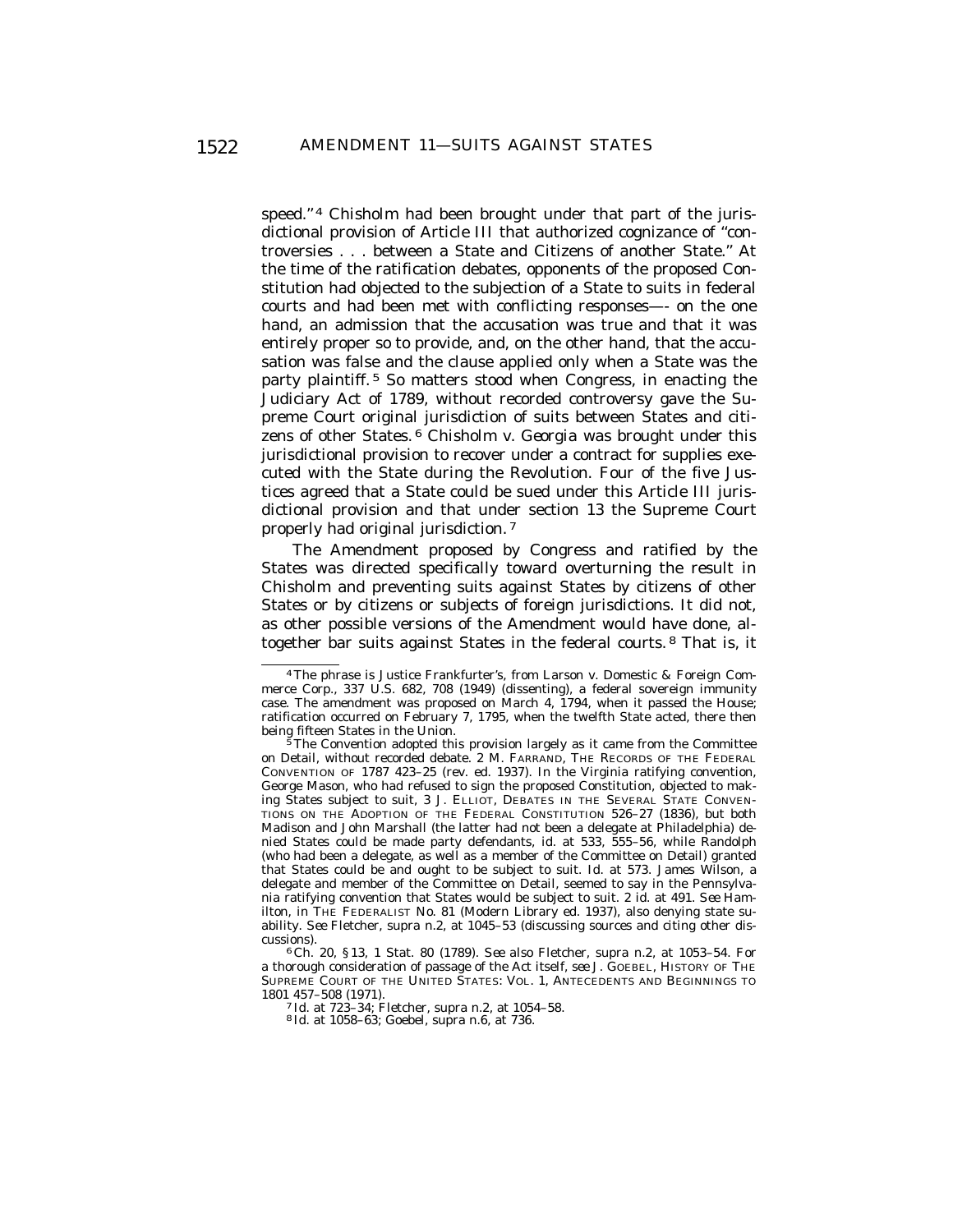barred suits against States based on the status of the party plaintiff and did not address the instance of suits based on the nature of the subject matter. 9 The early decisions seemed to reflect this understanding of the Amendment, although the point was not necessary to the decisions and thus the language is dictum. 10 In *Cohens v. Virginia*, 11 Chief Justice Marshall ruled for the Court that the prosecution of a writ of error to review a judgment of a state court alleged to be in violation of the Constitution or laws of the United States did not commence or prosecute a suit against the State but was simply a continuation of one commenced by the State, and thus could be brought under § 25 of the Judiciary Act of 1789. 12 But in the course of the opinion, the Chief Justice attributed adoption of the Eleventh Amendment not to objections to subjecting States to suits *per se* but to well-founded concerns about creditors being able to maintain suits in federal courts for payment, 13 and stated his view that the Eleventh Amendment did not

12 1 Stat. 73, 85, supra, pp. 701–05, 723–25.

<sup>13</sup>"It is a part of our history that, at the adoption of the constitution, all the states were greatly indebted; and the apprehension that these debts might be prosecuted in the federal courts, formed a very serious objection to that instrument. Suits were instituted; and the court maintained its jurisdiction. The alarm was general; and, to quiet the apprehensions that were so extensively entertained, this amendment was proposed in congress, and adopted by the state legislatures. That its motive was not to maintain the sovereignty of a state from the degradation supposed to attend a compulsory appearance before the tribunal of the nation, may be inferred from the terms of the amendment. It does not comprehend controversies between two or more states, or between a state and a foreign state. The jurisdiction of the court still extends to these cases: and in these, a state may still be sued. We must ascribe the amendment, then, to some other cause than the dignity of a state. There is no difficulty in finding this cause. Those who were inhibited from commencing a suit against a state, or from prosecuting one which might be commenced before the adoption of the amendment, were persons who might probably be its creditors. There was not much reason to fear that foreign or sister states would be creditors to any considerable amount, and there was reason to retain the jurisdiction of the court in those cases, because it might be essential to the preservation of peace. The amendment, therefore, extended to suits commenced or prosecuted by individuals, but not to those brought by states.'' 6 Wheat. at 406–07.

<sup>9</sup>Party status is one part of the Article III grant of jurisdiction, as in diversity of citizenship of the parties; subject matter jurisdiction is the other part, as in federal question or admiralty jurisdiction.

<sup>10</sup>One square holding, however, was that of Justice Washington, on Circuit, in United States v. Bright, 24 Fed. Cas. 1232 (C.C.D.Pa. 1809) (No. 14,647), that the Eleventh Amendment's reference to ''any suit in law or equity'' excluded admiralty cases, so that States were subject to suits in admiralty. This understanding, see Governor of Georgia v. Madrazo, 26 U.S. (1 Pet.) 110, 124 (1828); 3 J. STORY, COM-MENTARIES OF THE CONSTITUTION OF THE UNITED STATES 560–61 (1833), did not receive a holding of the Court during this period, *see Georgia v. Madrazo*, supra; United States v. Peters, 9 U.S. (5 Cr.) 115 (1809); Ex parte Madrazo, 32 U.S. (7 Pet.) 627 (1833), and was held to be in error in Ex parte New York (No. 1), 256 U.S. 490 (1921).

<sup>11</sup> 19 U.S. (6 Wheat.) 264 (1821).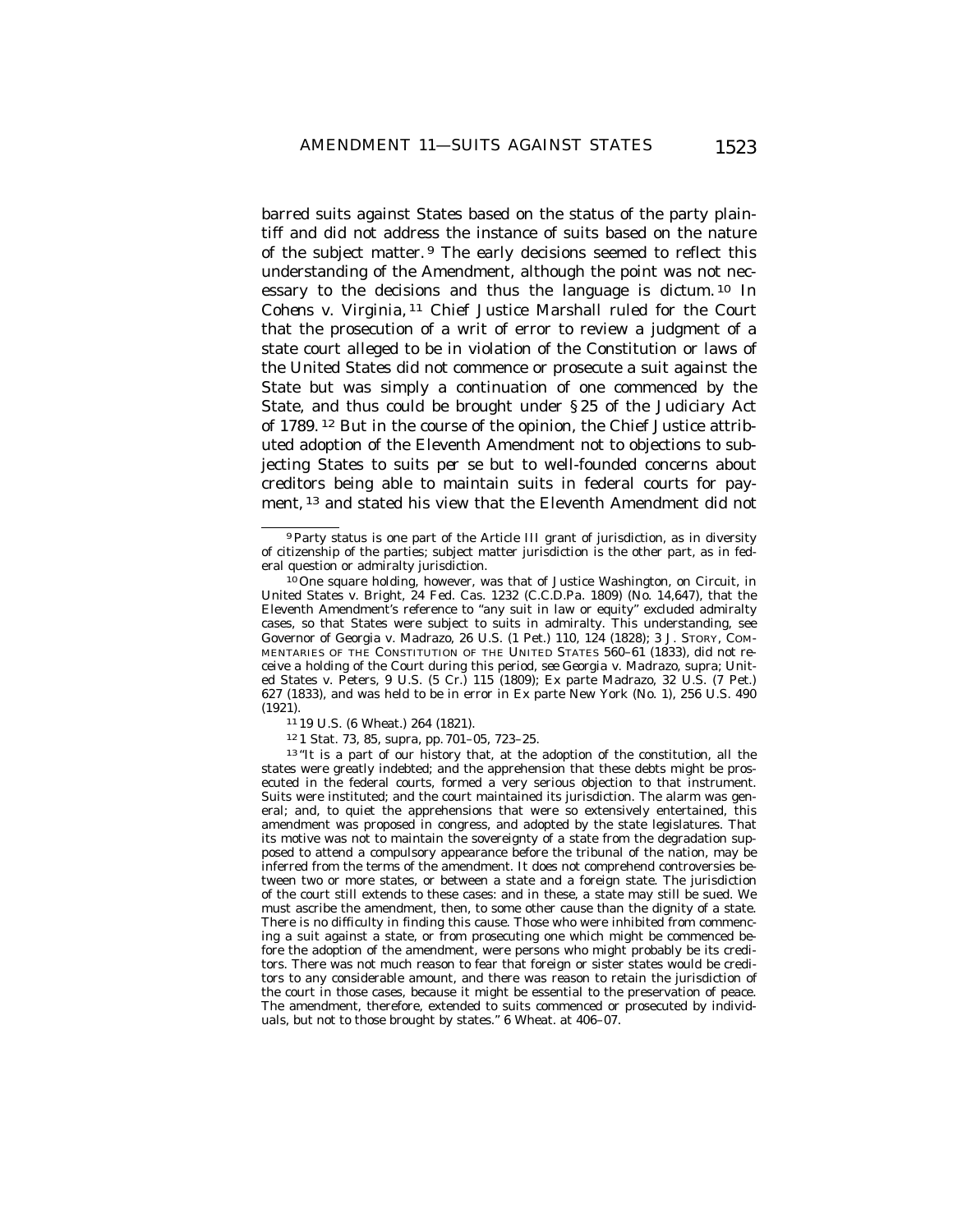bar suits against the States under federal question jurisdiction 14 and did not in any case reach suits against a State by its own citizens. 15

In *Osborn v. Bank of the United States*, 16 the Court, again through Chief Justice Marshall, held that the Bank of the United States 17 could sue the Treasurer of Ohio, over Eleventh Amendment objections, because the plaintiff sought relief against a state officer rather than against the State itself. This ruling embodied two principles, one of which has survived and one of which the Marshall Court itself soon abandoned. The latter holding was that a suit is not one against a State unless the State is a named party of record. 18 The former holding, the primary rationale through which the strictures of the Amendment are escaped, is that a state official possesses no official capacity when acting illegally and thus

15 ''If this writ of error be a suit, in the sense of the 11th amendment, it is not a suit commenced or prosecuted 'by a citizen of another state, or by a citizen or subject of any foreign state.' It is not, then, within the amendment, but is governed entirely by the constitution as originally framed, and we have already seen, that in its origin, the judicial power was extended to all cases arising under the constitution or laws of the United States, without respect to parties.'' Id. at 412.

16 22 U.S. (9 Wheat.) 738 (1824).

<sup>17</sup>The Bank of the United States was treated as if it were a private citizen, rather than as the United States itself, and hence a suit by it was a diversity suit by a corporation, as if it were a suit by the individual shareholders. Bank of the United States v. Deveaux, 9 U.S. (5 Cr.) 61 (1809).

18 9 Wheat. at 850–58. For a reassertion of the Chief Justice's view of the limited effect of the Amendment, see id. at 857–58. But *compare* id. at 849. The holding was repudiated in Governor of Georgia v. Madrazo, 26 U.S. (1 Pet.) 110 (1828), in which it was conceded that the suit had been brought against the governor solely in his official capacity and with the design of forcing him to exercise his official powers. It is now well settled that in determining whether a suit is prosecuted against a State ''the Court will look behind and through the nominal parties on the record to ascertain who are the real parties to the suit.'' In re Ayers, 123 U.S. 443, 487 (1887).

<sup>&</sup>lt;sup>14</sup> "The powers of the Union, on the great subjects of war, peace and commerce, and on many others, are in themselves limitations of the sovereignty of the states; but in addition to these, the sovereignty of the states is surrendered, in many instances, where the surrender can only operate to the benefit of the people, and where, perhaps, no other power is conferred on congress than a conservative power to maintain the principles established in the constitution. The maintenance of these principles in their purity, is certainly among the great duties of the government. One of the instruments by which this duty may be peaceably performed, is the judicial department. It is authorized to decide all cases of every description, arising under the constitution or laws of the United States. From this general grant of jurisdiction, no exception is made of those cases in which a state may be a party. . . . [A]re we at liberty to insert in this general grant, an exception of those cases in which a state may be a party? Will the spirit of the constitution justify this attempt to control its words? We think it will not. We think a case arising under the constitution or laws of the United States, is cognizable in the courts of the Union, whoever may be the parties to that case.'' Id. at 382–83.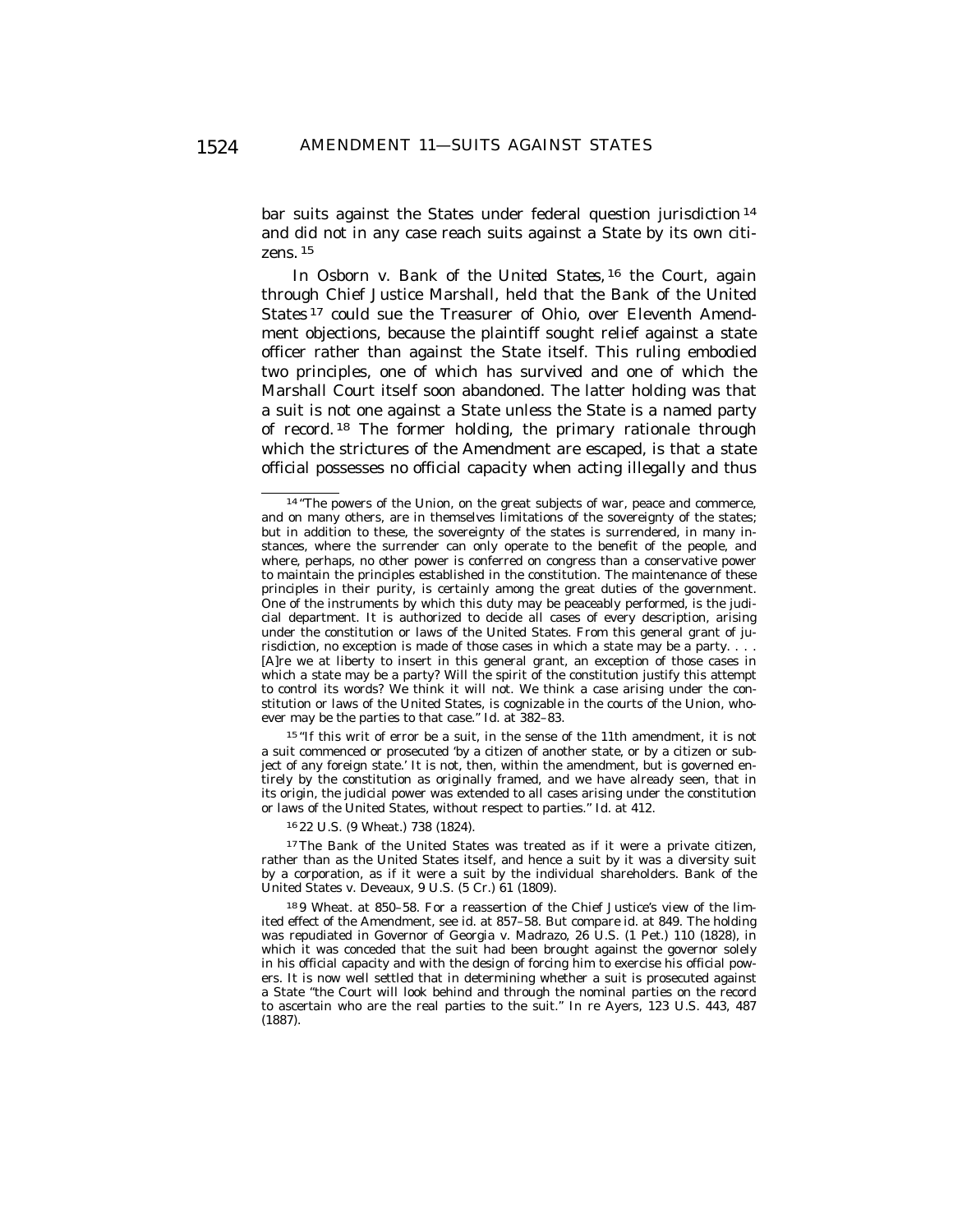can derive no protection from an unconstitutional statute of a State. 19

*Expansion of the Immunity of the States.*—Until the period following the Civil War, Chief Justice Marshall's understanding of the Amendment generally prevailed. But in the aftermath of that conflict, Congress for the first time effectively gave the federal courts general federal question jurisdiction, 20 and a large number of States in the South defaulted upon their revenue bonds in violation of the Contracts Clause of the Constitution. 21 As bondholders sought relief in federal courts, the Supreme Court gradually worked itself into the position of holding that the Eleventh Amendment, or more properly speaking the principles ''of which the Amendment is but an exemplification," $22$  is a bar not only of suits against a State by citizens of other States, but also of suits brought by citizens of that State itself. 23 Expansion as a formal holding occurred in *Hans v. Louisiana*, 24 a suit against the State by a resident of that State brought in federal court under federal question jurisdiction, alleging a violation of the Contracts Clause in the State's repudiation of its obligation to pay interest on certain bonds. Admitting that the Amendment on its face prohibited only the entertaining of a suit against a State by citizens of another State, or citizens or subjects of a foreign state, the Court nonetheless thought the literal language was an insufficient basis for decision. Rather, wrote Justice Bradley for the Court, the Eleventh Amendment was a result of the ''shock of surprise throughout the country'' at the *Chisholm* decision and reflected the determination that that decision was wrong and that federal jurisdiction did not extend to making defendants of unwilling States.<sup>25</sup> The amendment reversed an erroneous decision and restored the proper interpretation of the Constitution. The views of the opponents of subjecting States to suit ''were most sensible and just'' and those views

 $22$  Ex parte New York (No. 1), 256 U.S. 490, 497 (1921).<br> $23$  E.g., In re Ayers, 123 U.S. 443 (1887); Hagood v. Southern, 117 U.S. 52 (1886); The Virginia Coupon Cases, 114 U.S. 269 (1885); Cunningham v. Macon & Brunswick R.R. Co., 109 U.S. 446 (1883); Louisiana v. Jumel, 107 U.S. 711 (1882). In Antoni v. Greenhow, 107 U.S. 769, 783 (1883), three concurring Justices propounded the broader reading of the Amendment which soon prevailed. <br> $^{24}\,134$  U.S. 1 (1890).  $^{25}\,$  Id. at 11.

<sup>19</sup> 9 Wheat. at 858–59, 868. For the flowering of the principle, *see* Ex parte Young, 209 U.S. 123 (1908). <sup>20</sup> Act of March 3, 1875, ch. 137, § 1, 18 Stat. 470. *See* discussion supra, pp. 713–

<sup>14.</sup> <sup>21</sup>*See, e.g.*, Orth, *The Eleventh Amendment and the North Carolina State Debt*,

<sup>59</sup> N.C. L. REV. 747 (1981); Orth, *The Fair Fame and Name of Louisiana: The Eleventh Amendment and the End of Reconstruction*, 2 TUL. LAW. 2 (1980); Orth, *The Virginia State Debt and the Judicial Power of the United States*, in AMBIVALENT LEGACY: A LEGAL HISTORY OF THE SOUTH 106 (D. Bodenhamer & J. Ely eds.) (1983).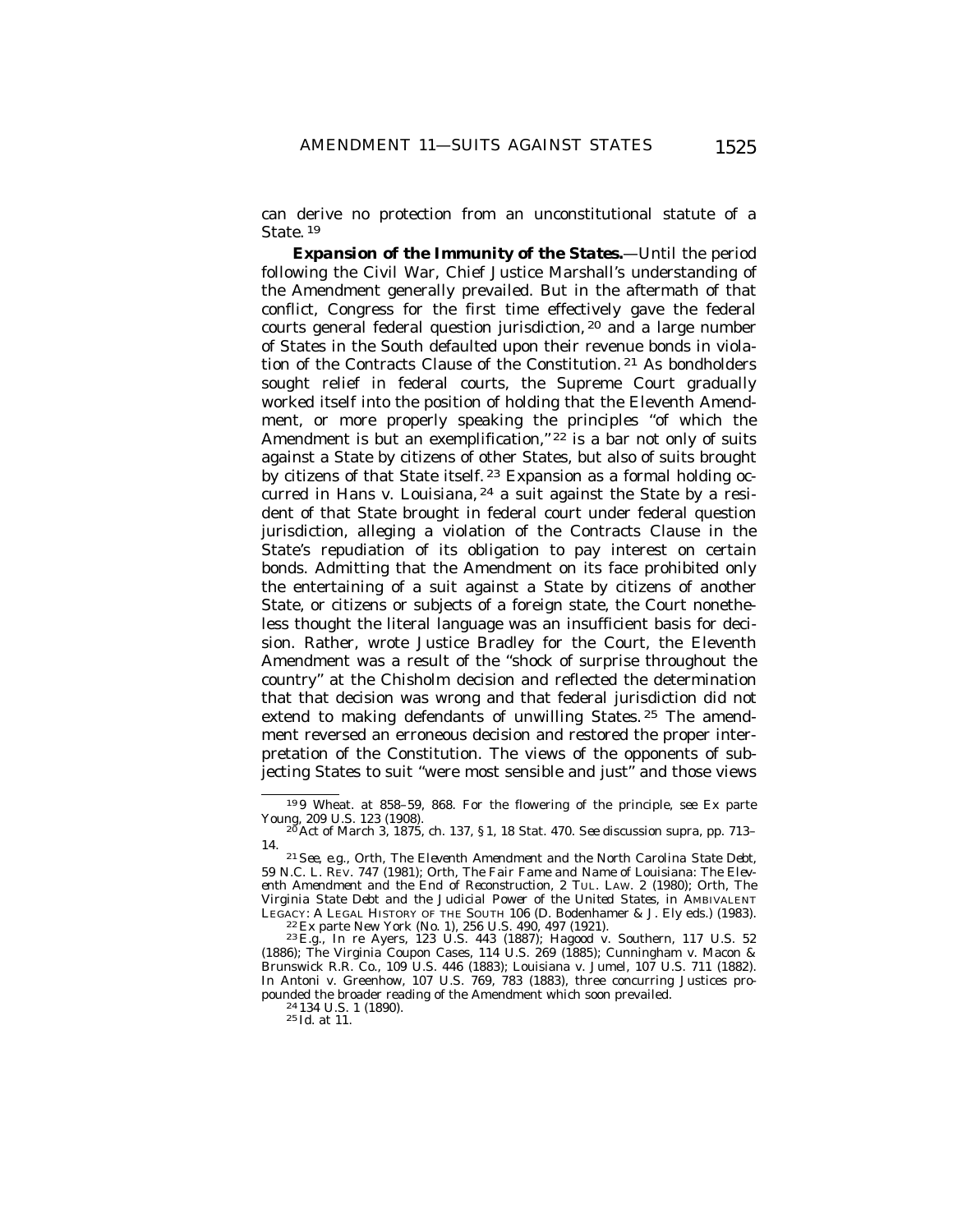"apply equally to the present case as to that then under discussion. The letter is appealed to now, as it was then, as a ground for sustaining a suit brought by an individual against a State. The reason against it is as strong in this case as it was in that. It is an attempt to strain the Constitution and the law to a construction never imagined or dreamed of."<sup>26</sup> "The truth is, that the cognizance of suits and actions unknown to the law, and forbidden by the law, was not contemplated by the Constitution when establishing the judicial power of the United States. . . . The suability of a State without its consent was a thing unknown to the law."27 Thus, while the literal terms of the Amendment did not so provide, ''the manner in which [*Chisholm*] was received by the country, the adoption of the Eleventh Amendment, the light of history and the reason of the thing,"<sup>28</sup> led the Court unanimously to hold that States could not be sued by their own citizens on grounds arising under the Constitution and laws of the United States.

Then, in *Ex parte New York* (No. 1), 29 the Court held that, absent consent to suit, a State was immune to suit in admiralty, the Eleventh Amendment's reference to "any suit in law or equity" notwithstanding. "That a State may not be sued without its consent is a fundamental rule of jurisprudence . . . of which the Amendment is but an exemplification. . . . It is true the Amendment speaks only of suits in law or equity; but this is because . . . the Amendment was the outcome of a purpose to set aside the effect of the decision of this court in *Chisholm v. Georgia* . . . from which it naturally came to pass that the language of the Amendment was particularly phrased so as to reverse the construction adopted in that case.'' 30 Just as *Hans v. Louisiana* had demonstrated the ''impropriety of construing the Amendment'' so as to permit federal question suits against a State, so ''it seems to us equally clear that it cannot with propriety be construed to leave open a suit against a State in the admiralty jurisdiction by individuals, whether its citizens or not.'' 31

<sup>&</sup>lt;sup>26</sup> Id. at 14–15.<br><sup>27</sup> Id. at 15–16.<br><sup>28</sup> Id. at 18–19. The Court acknowledged that Chief Justice Marshall's opinion in Cohens v. Virginia, 19 U.S. (6 Wheat.) 264, 382–83, 406–07, 410–12 (1821), was to the contrary, but observed that the language was unnecessary to the decision and thus dictum, ''and though made by one who seldom used words without due reflection, ought not to outweigh the important considerations referred to which lead to a different conclusion.'' 134 U.S. at 20. For the continuing vitality of *Hans*, see *infra*,

text at nn.55–56. <sup>29</sup> 256 U.S. 490 (1921). <sup>30</sup> Id. at 497–98. <sup>31</sup> Id. at 498. *See also* Florida Dep't of State v. Treasure Salvors, 458 U.S. 670 (1982). *And see* Welch v. Texas Dep't of Highways & Pub. Transp., 483 U.S. 468 (1987).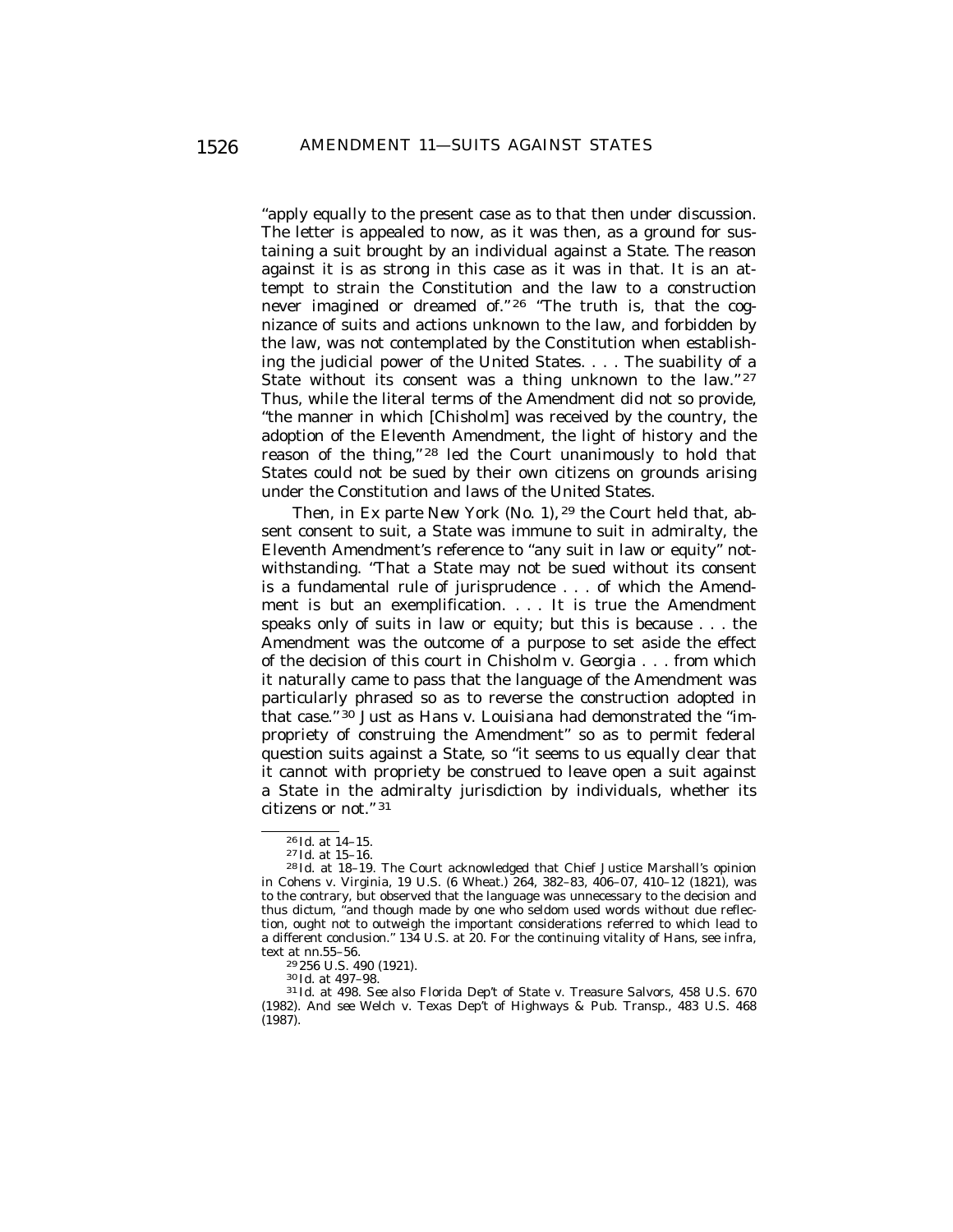And in extending protection against suits brought by foreign governments, the Court made clear the immunity flowed not from the Eleventh Amendment but from concepts of state sovereign immunity generally. "Manifestly, we cannot . . . assume that the letter of the Eleventh Amendment exhausts the restrictions upon suits against nonconsenting States. Behind the words of the constitutional provisions are postulates which limit and control. There is the . . . postulate that States of the Union, still possessing attributes of sovereignty, shall be immune from suits, without their consent, save where there has been 'a surrender of this immunity in the plan of the convention.'"<sup>32</sup>

#### **The Nature of the States' Immunity**

A great deal of the difficulty in interpreting and applying the Eleventh Amendment stems from the fact that the Court has not been clear, or at least has not been consistent, with respect to what the Amendment really does and how it relates to the other parts of the Constitution. One view of the Amendment, set out above in the discussion of *Hans v. Louisiana*, *Ex parte New York*, and *Principality of Monaco*, is that *Chisholm* was erroneously decided and that the Amendment's effect, its express language notwithstanding, was to restore the "original understanding" that Article III's grants of federal court jurisdiction did not extend to suits against the States. That view finds present day expression. 33 It explains the decision in *Edelman v. Jordan*, 34 in which the Court held that a State could properly raise its Eleventh Amendment defense on appeal after having defended and lost on the merits in the trial court. "[I]t has been well settled . . . that the Eleventh Amendment defense sufficiently partakes of the nature of a jurisdictional bar so

<sup>32</sup>Principality of Monaco v. Mississippi, 292 U.S. 313, 322–23 (1934) (quoting THE FEDERALIST No. 81). Similarly, the Court has recently held, relying on *Monaco*, the Amendment bars suits by Indian tribes against non-consenting states. Blatchford v. Native Village of Noatak, 501 U.S. 775 (1991).

<sup>33</sup> E.g., Employees of the Dep't of Public Health and Welfare v. Department of Public Health and Welfare, 411 U.S. 279, 291–92 (1973) (Justice Marshall concurring); Nevada v. Hall, 440 U.S. 410, 420–21 (1979); Patsy v. Florida Board of Regents, 457 U.S. 496, 520 (1982) (Justice Powell dissenting).

<sup>34</sup> 415 U.S. 651 (1974).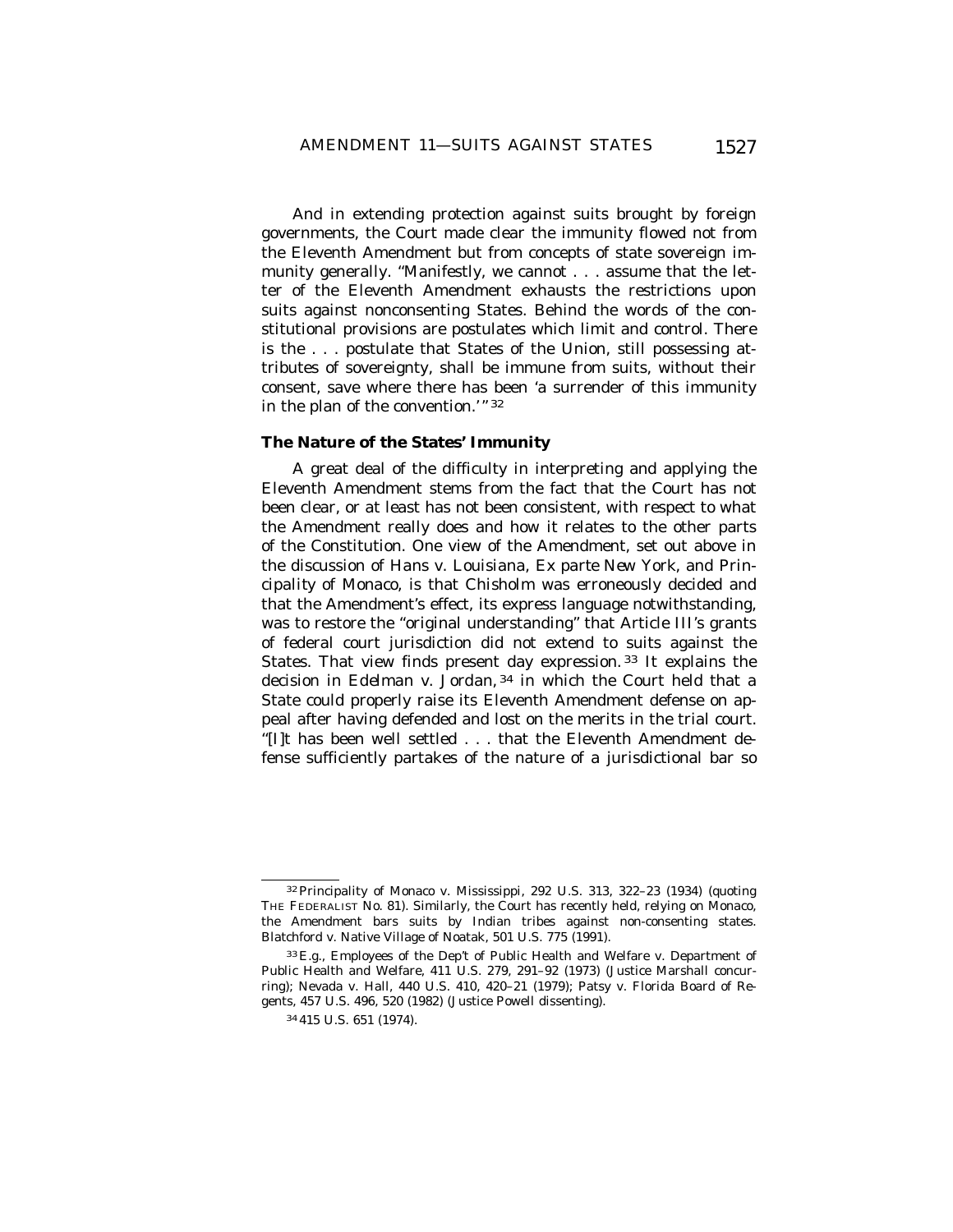that it need not be raised in the trial court." 35 But that the bar is not wholly jurisdictional seems established as well. 36

Moreover, if under Article III there is no jurisdiction of suits against States, the settled principle that States may consent to suit 37 becomes conceptually difficult, inasmuch as it is not possible to confer jurisdiction where it is lacking through the consent of the parties. 38 And there is jurisdiction under Article III of some suits against States, such as those brought by the United States or by other States. 39 And, furthermore, Congress is able in at least some instances to legislate away state immunity, 40 although it may not enlarge Article III jurisdiction. 41 The Court has recently declared that ''the principle of sovereign immunity [reflected in the Eleventh Amendment] is a constitutional limitation on the federal judicial power established in Art. III,'' but almost in the same breath has acknowledged that ''[a] sovereign's immunity may be waived.'' 42

Another explanation of the Eleventh Amendment is that it recognizes the doctrine of sovereign immunity, which was clearly established at the time: a state was not subject to suit without its consent. 43 The Court in dealing with questions of governmental immunity from suit has traditionally treated interchangeably precedents dealing with state immunity and those dealing with fed-

37 Clark v. Barnard, 108 U.S. 436 (1883).

38 E.g., People's Band v. Calhoun, 102 U.S. 256, 260–61 (1880). *See* Justice Powell's explanation in Patsy v. Florida Board of Regents, 457, U.S. 496, 528 n.13 (1982) (dissenting) (no jurisdiction under Article III of suits against *unconsenting* States).

39See, e.g., the Court's express rejection of the Eleventh Amendment defense in these cases. United States v. Texas, 143 U.S. 621 (1892); South Dakota v. North Carolina, 192 U.S. 286 (1904).

40 E.g., Fitzpatrick v. Bitzer, 427 U.S. 445 (1976).

41The principal citation is, of course, Marbury v. Madison, 5 U.S. (1 Cr.) 137 (1803).

42Pennhurst State School & Hosp. v. Halderman, 465 U.S. 89, 98, 99 (1984). 43 As Justice Holmes explained, the doctrine is based ''on the logical and prac-

tical ground that there can be no legal right as against the authority that makes the law on which the right depends.'' Kawananakoa v. Polyblank, 205 U.S. 349, 353 (1907). On the sovereign immunity of the United States, *see* supra, pp. 746–48. For the history and jurisprudence, *see* Jaffe, *Suits Against Governments and Officers: Sovereign Immunity*, 77 HARV. L. REV. 1 (1963).

<sup>35</sup> Id. at 678. The Court relied on Ford Motor Co. v. Department of Treasury, 323 U.S. 459 (1945), where the issue was whether state officials who had voluntarily appeared in federal court had authority under state law to waive the State's immunity. *Edelman* has been followed in Sosna v. Iowa, 419 U.S. 393, 396 n.2 (1975); Mt. Healthy City Bd. of Educ. v. Doyle, 429 U.S. 274, 278 (1977), with respect to the Court's responsibility to raise the Eleventh Amendment jurisdictional issue on its own motion. *But see* infra, n.36.

<sup>36</sup>*See* Patsy v. Florida Board of Regents, 457 U.S. 496, 515–16 n.19 (1982), in which the Court bypassed the Eleventh Amendment issue, which had been brought to its attention, because of the interest of the parties in having the question resolved on the merits. *See* id. at 520 (Justice Powell dissenting).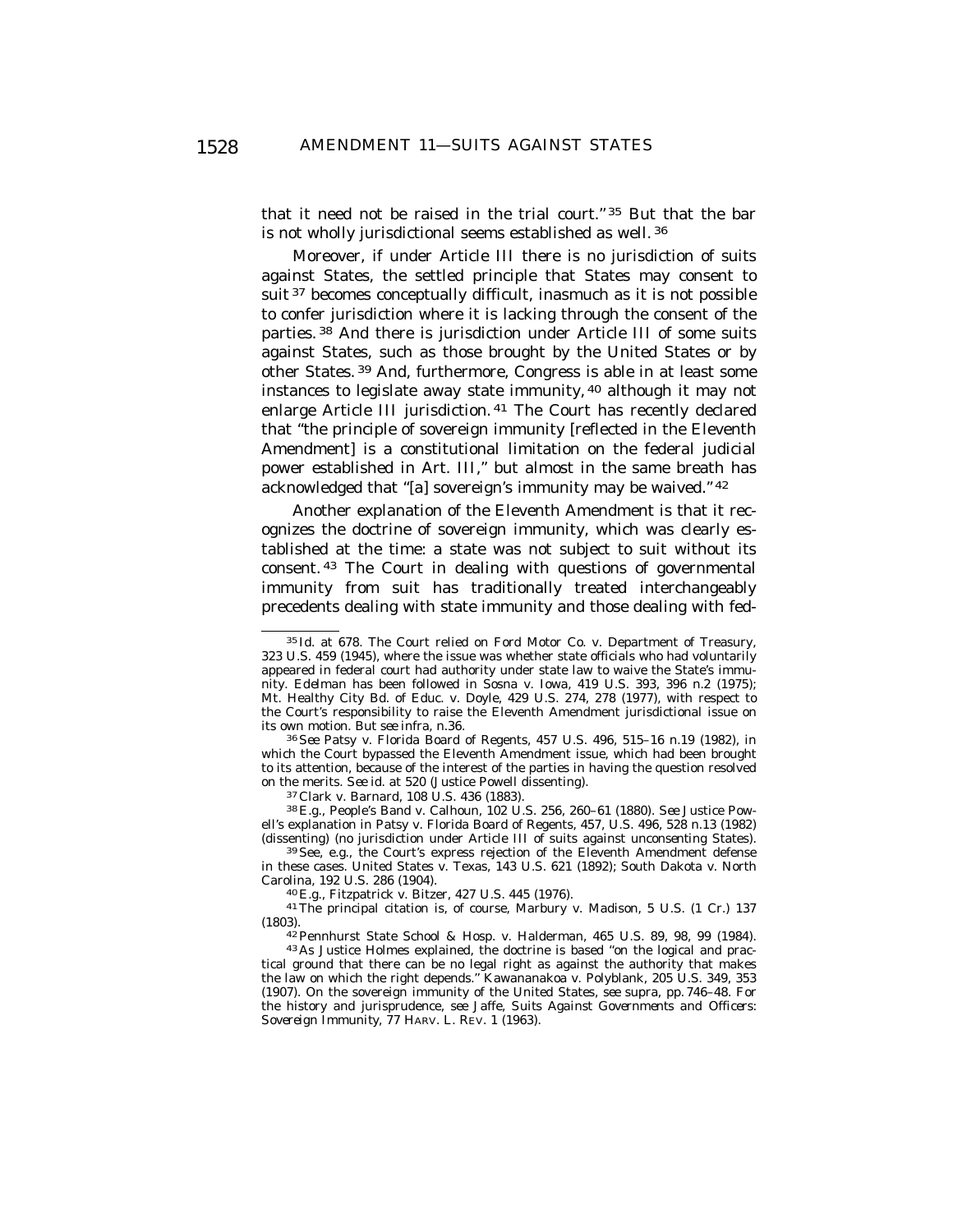eral governmental immunity. 44 Viewing the Amendment and its radiations into Article III in this way provides a consistent explanation of the consent to suit as a waiver. 45 The limited effect of the doctrine in this context in federal court arises from the fact that traditional sovereign immunity arose in a unitary state, barring unconsented suit against a sovereign in its own courts or the courts of another sovereign. But upon entering the Union the States surrendered their sovereignty to some undetermined and changing degree to the national government, a sovereign that does not have plenary power over them but which is more than their coequal. 46

Thus, outside the area of federal court jurisdiction, there is the case of *Nevada v. Hall*, 47 which perfectly illustrates the difficulty. The case arose when a California resident sued a Nevada state agency in a California court because one of the agency's employees negligently injured him in an automobile accident in California. While recognizing that the rule during the framing of the Constitution was that a State could not be sued without its consent in the courts of another sovereign, the Court discerned no evidence in the federal constitutional structure, in the specific language, or in the intention of the Framers that would impose a general, federal constitutional constraint upon the action of a State in authorizing suit in its own courts against another State. The Court did imply that in some cases a ''substantial threat to our constitutional system of cooperative federalism'' might arise and occasion a different result, but this was not such a case. 48

Within the area of federal court jurisdiction, the issue becomes the extent to which the States upon entering the Union gave up their immunity to suit in federal court. *Chisholm* held, and the Eleventh Amendment reversed the holding, that the States had given up their immunity to suit in diversity cases based on common law or state law causes of action; *Hans v. Louisiana* and subsequent cases held that the Amendment in effect codified an understanding of broader immunity to suits based on federal causes of

<sup>44</sup>See, e.g., United States v. Lee, 106 U.S. 196, 210–14 (1882); Belknap v. Schild, 161 U.S. 10, 18 (1896); Hopkins v. Clemson Agricultural College, 221 U.S. 636, 642–43, 645 (1911).

<sup>45</sup> A sovereign may consent to suit. E.g., United States v. Sherwood, 312 U.S. 584, 586 (1941); United States v. United States Fidelity & Guaranty Co., 309 U.S. 506, 514 (1940).

<sup>46</sup>*See* Fletcher, supra n.2.

<sup>47</sup> 440 U.S. 410 (1979).

<sup>48</sup> Id. at 424 n.24. The Court looked to the full faith and credit clause as a possible constitutional limitation. The dissent would have found implicit constitutional assurance of state immunity as an essential component of federalism. Id. at 427 (Justice Blackmun), 432 (Justice Rehnquist).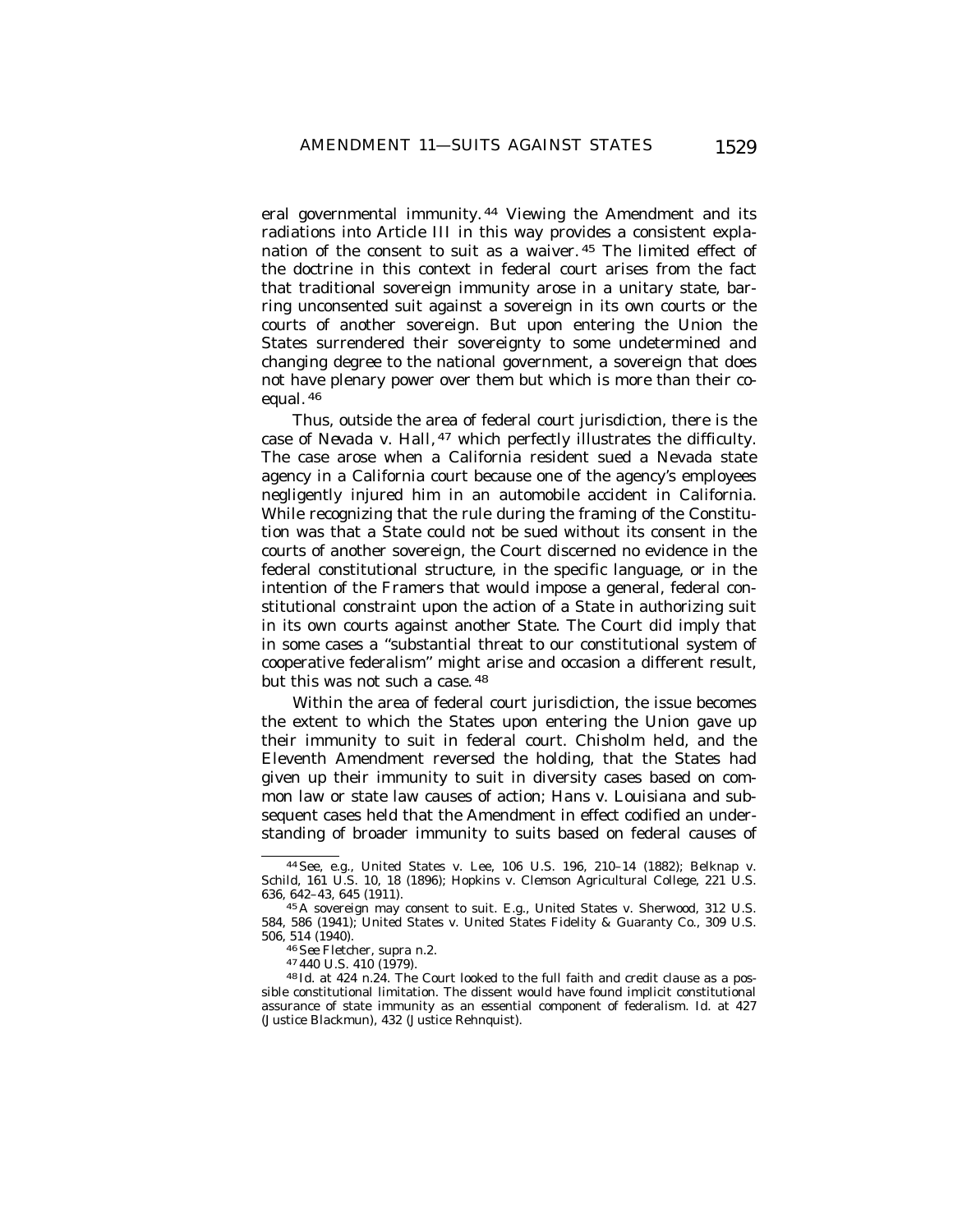action. 49 Other cases have held that the States did give up their immunity to suits by the United States or by other States and that subjection to suit continues. 50 These understandings continue and the major question unresolved is the extent to which Congress under its granted powers may remove state immunity to suit in federal court. 51

Still another view of the Eleventh Amendment is that it embodies a state sovereignty principle limiting the power of the Federal Government. 52 In this respect, the federal courts may not act without congressional guidance in subjecting States to suit, and Congress, which can act to the extent of its granted powers, is constrained by judicially-created doctrines requiring it to be explicit when it legislates against state immunity.<sup>53</sup>

Considerable ideological agitation within a closely divided Court has now resulted in parallel rulings that continue the inconsistencies, or, perhaps, the incoherence, of Eleventh Amendment jurisprudence. Thus, it is established, though somewhat tentatively, that Congress may abrogate state immunity under its Article I powers. 54 At the same time a narrow majority subscribes to the *Hans* view of the meaning of the Amendment, that it is a constitutional bar to federal jurisdiction, across the board, without reference to its specific language.

In the 1980s four Justices, led by Justice Brennan, argued that *Hans* was incorrectly decided, that the Amendment was intended only to deny jurisdiction against the States in diversity cases, and that *Hans* and its progeny should be overruled. 55 But the remain-

Carolina, 192 U.S. 286 (1904).<br>
<sup>51</sup> Infra, pp. 1533–37.<br>
<sup>52</sup> E.g., Fitzpatrick v. Bitzer, 427 U.S. 445, 456 (1976); Quern v. Jordan, 440<br>
U.S. 332, 337 (1979).

Welch v. Texas Dep't of Highways & Pub. Transp., 483 U.S. 468, 496 (1987) (dis-

<sup>49</sup>For a while only Justice Brennan advocated this view, Parden v. Terminal Ry., 377 U.S. 184 (1964); Employees of the Dep't of Public Health and Welfare v. Department of Public Health and Welfare, 411 U.S. 279, 298 (1973) (dissenting), but in time he was joined by three others. *See, e.g.,* Atascadero State Hosp. v. Scanlon, 473 U.S. 234, 247 (1985) (Justice Brennan, joined by Justices Marshall, Blackmun, and Stevens), and other cases cited in n.55, *infra*.

<sup>&</sup>lt;sup>50</sup> E.g., United States v. Texas, 143 U.S. 621 (1892); South Dakota v. North

<sup>&</sup>lt;sup>53</sup> See Hutto v. Finney, 437 U.S. 678 (1978), in which the various opinions differ among themselves on the degree of explicitness required. *See also* Quern v. Jordan, 440 U.S. 332, 343–45 (1979). Later cases stiffened the rule of construction. See n.56 infra and, text at nn.79–84. The parallelism of congressional power to regulate and to legislate away immunity is not exact. Thus, in Employees of the Dep't of Public Health and Welfare v. Department of Public Health and Welfare, 411 U.S. 279 (1973), the Court strictly construed congressional provision of suits as not reaching States, while in Maryland v. Wirtz, 392 U.S. 183 (1968), it had sustained the constitutionality of the substantive law.<br><sup>54</sup> See infra, text accompanying n.76.<br><sup>55</sup> E.g., Atascadero State Hosp. v. Scanlon, 473 U.S. 234, 247 (1985) (dissenting);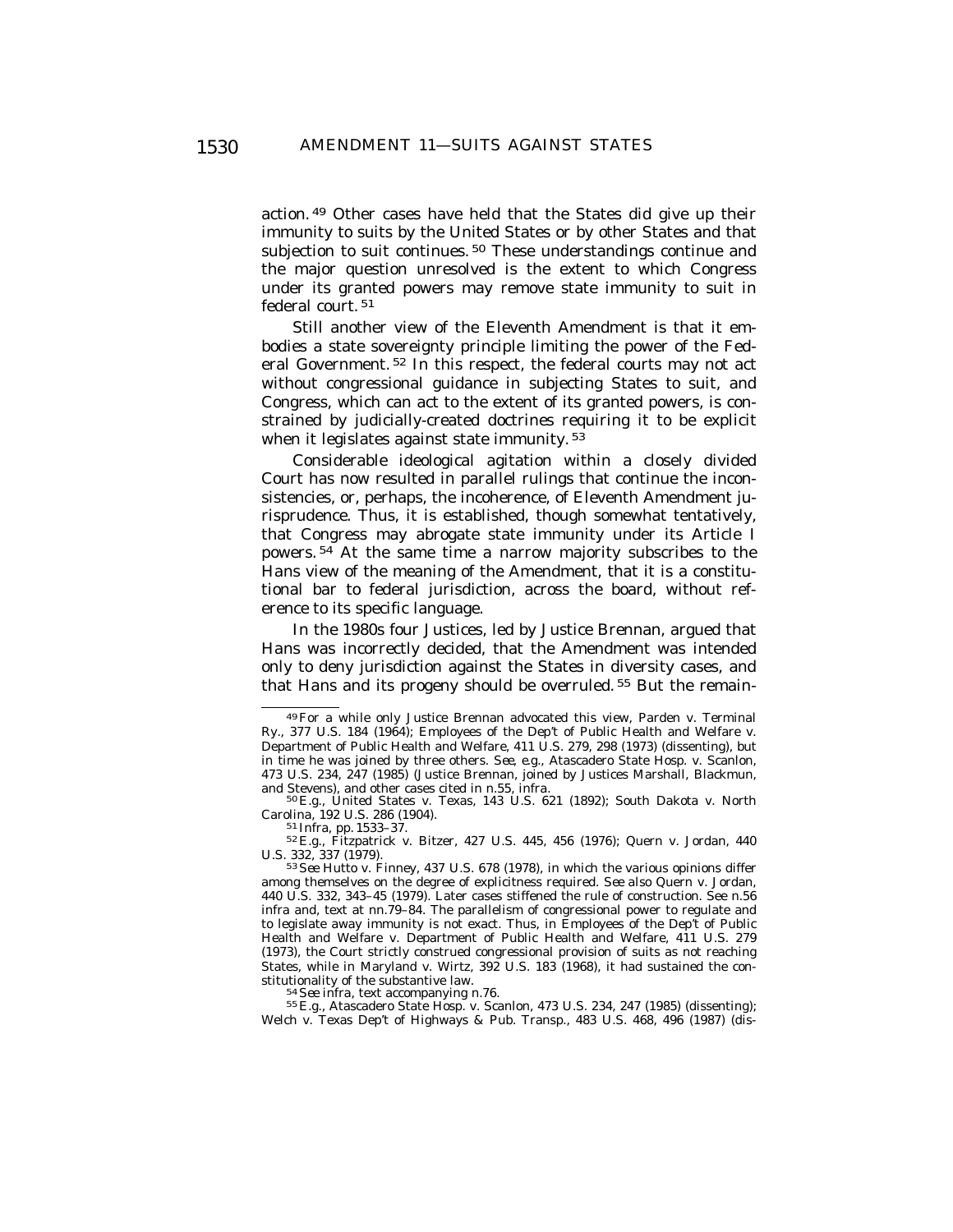ing five Justices adhered to *Hans* and in fact stiffened it with a rule of construction quite severe in its effect. 56

#### **Suits Against States**

Aside from suits against States by the United States and by other States, there are permissible suits by individuals against States upon federal constitutional and statutory grounds and indeed upon grounds expressly covered by the Eleventh Amendment in somewhat fewer circumstances.

*Consent to Suit and Waiver.*—The immunity of a State from suit is a privilege which it may waive at its pleasure. It may do so by a law specifically consenting to suit in the federal courts. 57 But the conclusion that there has been consent or a waiver is not lightly inferred; the Court strictly construes statutes alleged to consent to suit. Thus, a State may waive its immunity in its own courts without consenting to suit in federal court, 58 and a general authorization ''to sue and be sued'' is ordinarily insufficient to constitute consent. 59 ''The Court will give effect to a State's waiver of Eleventh Amendment immunity 'only where stated by the most express language or by such overwhelming implication from the text as [will] leave no room for any other reasonable construction.' . . . A State does not waive its Eleventh Amendment immunity by consenting to suit only in its own courts . . . and '[t]hus, in order for a state statute or constitutional provision to constitute a waiver of Eleventh Amendment immunity, it must specify the State's inten-

(opinion of the Court by Justice O'Connor).<br><sup>57</sup>Gunter v. Atlantic Coast Line R.R., 200 U.S. 273, 284 (1906).<br><sup>58</sup>Smith v. Reeves, 178 U.S. 436 (1900); Murray v. Wilson Distilling Co., 213 U.S. 151, 172 (1909); Graves v. Texas Co., 298 U.S. 393, 403–04 (1936); Great Northern Life Ins. Co. v. Read, 322 U.S. 47 (1944). 59Great Northern Life Ins. Co. v. Read, 322 U.S. 47, 54 (1944); Ford Motor Co.

v. Department of Treasury, 323 U.S. 459 (1945); Kennecott Copper Corp. v. State Tax Comm'n, 327 U.S. 573 (1947); Petty v. Tennessee-Missouri Bridge Comm'n, 359 U.S. 275 (1959); Florida Dep't of Health v. Florida Nursing Home Ass'n, 450 U.S. 147 (1981). *Compare* Patsy v. Florida Bd. of Regents, 457 U.S. 496, 519 n.\* (1982) (Justice White concurring), *with* id. at 522 and n.5 (Justice Powell dissenting).

senting); Dellmuth v. Muth, 491 U.S. 223, 233 (1989) (dissenting); Port Authority Trans-Hudson Corp. v. Feeney, 495 U.S. 299, 309 (1990) (concurring). Joining Justice Brennan were Justices Marshall, Blackmun, and Stevens. *See also* Pennsylvania v. Union Gas Co., 491 U.S. 1, 23 (1989) (Justice Stevens concurring). <sup>56</sup> E.g., Pennhurst State School & Hosp. v. Halderman, 465 U.S. 89, 97–103

<sup>(1984) (</sup>opinion of the Court by Justice Powell); Atascadero State Hosp. v. Scanlon, 473 U.S. 234, 237–40, 243–44 n. 3 (1985) (opinion of the Court by Justice Powell); Welch v. Texas Dep't of Highways & Pub. Transp., 483 U.S. 468, 472–74, 478–95 (1987) (plurality opinion of Justice Powell); Pennsylvania v. Union Gas Co., 491 U.S. 1, 29 (1989) (Justice Scalia concurring in part and dissenting in part); Dellmuth v. Muth, 491 U.S. 223, 227–32 (1989) (opinion of the Court by Justice Kennedy); Hoffman v. Connecticut Dep't of Income Maintenance, 492 U.S. 96, 101 (1989) (plurality opinion of Justice White); id. at 2824 (concurring opinions of Justices O'Connor and Scalia); Port Authority Trans-Hudson Corp. v. Feeney, 495 U.S. 299, 305 (1990)<br>(opinion of the Court by Justice O'Connor).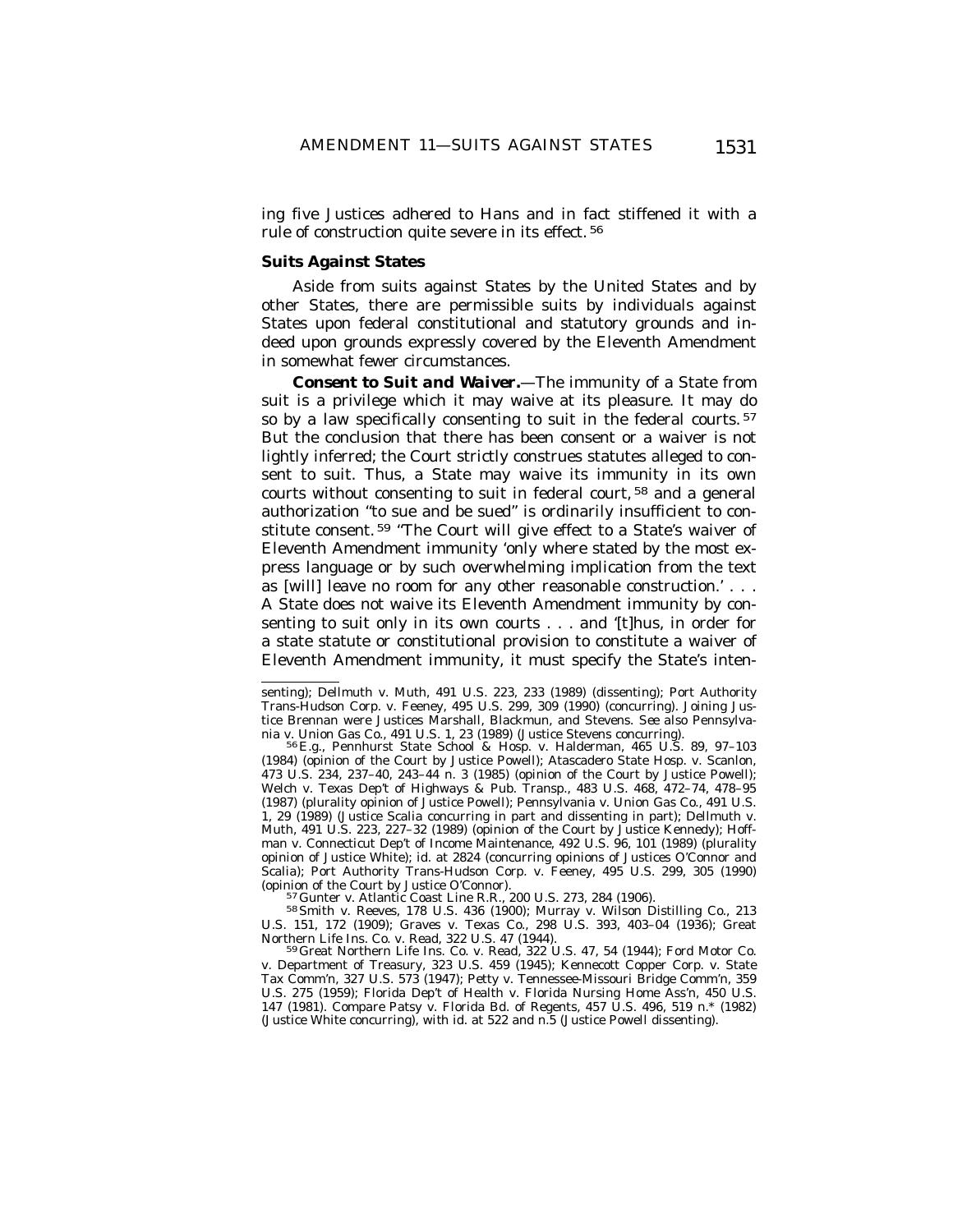tion to subject itself to suit in *federal court*.'"<sup>60</sup> In this case, an expansive consent ''to suits, actions, or proceedings of any form or nature at law, in equity or otherwise . . .'' was deemed too ''ambiguous and general'' to waive immunity in federal court, since it might be interpreted to ''reflect only a State's consent to suit in its own courts. But when combined with language specifying that consent was conditioned on venue being laid ''within a county or judicial district, established by one of said States or by the United States, and situated wholly or partially within the Port of New York District,'' waiver was effective. 61 While the Court in a few cases has found a waiver by implication, the current vitality of these cases is questionable. Thus, in *Parden v. Terminal Railway*, 62 the Court ruled that employees of a state-owned railroad could sue the State for damages under the Federal Employers' Liability Act. One of the two primary grounds for finding lack of immunity was that by taking control of a railroad which was subject to the FELA, that had been enacted some 20 years previously, the State had effectively accepted the imposition of the Act and consented to suit. 63 Distinguishing *Parden* as involving a proprietary activity, the Court subsequently refused to find any implied consent to suit by States participating in federal spending programs; participation was insufficient, and only when waiver has been ''stated by the most express language or by such overwhelming implications from the text as [will] leave no room for any other reasonable construction," will it be found. 64 This aspect of *Parden* has now been overruled, a plurality of the Court emphasizing that congressional abrogation of immunity must be express and unmistakable. 65

<sup>60</sup>Port Authority Trans-Hudson Corp. v. Feeney, 495 U.S. 299, 305–06 (1990) (internal citations omitted; emphasis in original).

<sup>61</sup> Id. at 306–07. See, on the other hand, Atascadero State Hosp. v. Scanlon, 473 U.S. 234, 241 (1985).

<sup>62</sup> 377 U.S. 184 (1964). The alternative but interwoven ground had to do with Congress' power to withdraw immunity. *See also* Petty v. Tennessee-Missouri Bridge Comm'n, 359 U.S. 275 (1959).

<sup>63</sup> Edelman v. Jordan, 415 U.S. 651, 671–72 (1974). For the same distinction in the Tenth Amendment context, *see* National League of Cities v. Usery, 426 U.S. 833, 854 n.18 (1976).

<sup>64</sup> Edelman v. Jordan, 415 U.S. 651 (1974) (quoting id. at 673, Murray v. Wilson Distilling Co., 213 U.S. 151, 171 (1909)); Florida Dep't of Health v. Florida Nursing Home Ass'n, 450 U.S. 147 (1981). Of the four *Edelman* dissenters, Justices Marshall and Blackmun found waiver through knowing participation, id. at 415 U.S., 688. In *Florida Dep't*, Justice Stevens noted he would have agreed with them had he been on the Court at the time but that he would now adhere to *Edelman*. Id. at 151.

<sup>65</sup>Welch v. Texas Dep't of Highways and Pub. Transp., 483 U.S. 468 (1987). Justice Powell's plurality opinion was joined by Chief Justice Rehnquist and by Justices White and O'Connor. Justice Scalia, concurring, thought *Parden* should be overruled because it must be assumed that Congress enacted the FELA and other statutes with the understanding that *Hans v. Louisiana* shielded states from immunity. Id. at 495.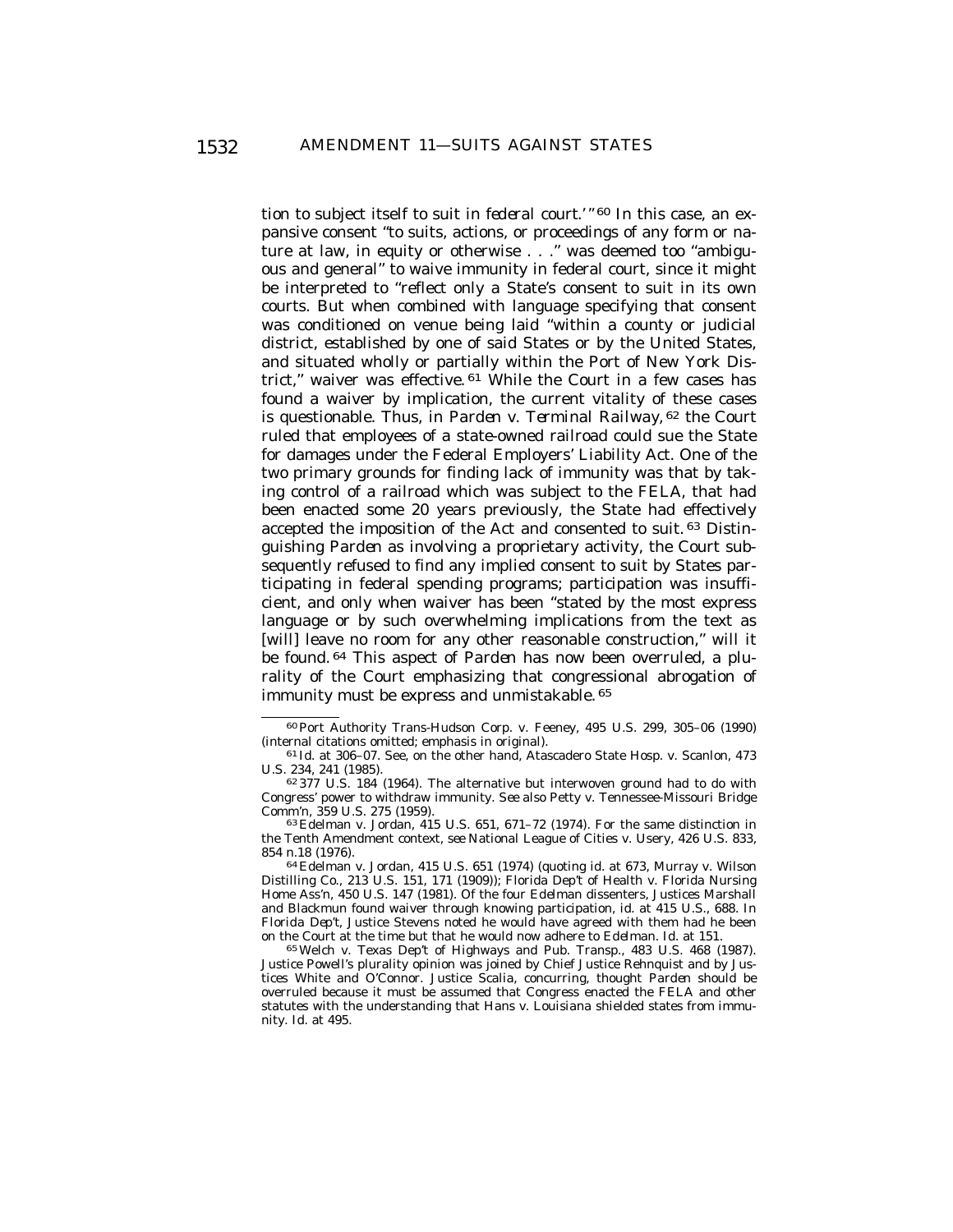Similarly, the State may waive its immunity by initiating or participating in litigation. In *Clark v. Barnard*, 66 the State had filed a claim for disputed money deposited in a federal court, and the Court held that the State could not thereafter complain when the court awarded the money to another claimant. However, the Court is loath to find a waiver simply because of the decision of an official or an attorney representing the State, because of the question of the ability of the individual to act under state law to make a valid waiver, with the result that the State may at any point in litigation raise a claim of immunity. 67

With respect to governmental entities that derive their authority from the State, but are not the State, the Court closely examines state law to determine what the nature of the entity is, whether it is an arm of the State or whether it is to be treated like a municipal corporation or other political subdivision. An arm of the State has immunity: "agencies exercising state power have been permitted to invoke the Amendment in order to protect the state treasury from liability that would have had essentially the same practical consequences as a judgment against the State itself." 68 Municipal corporations, though they partake under state law of the State's immunity, do not have immunity in federal court and the States may not confer it. 69 Entities created through interstate compacts (subject to congressional approval) generally also are subject to suit. 70

*Congressional Withdrawal of Immunity.*—The Constitution delegates to Congress power to legislate to affect the States in some permissible ways. At least in some instances when Congress does so, it may subject the States themselves to suit at the initiation of individuals to implement the legislation. The clearest example arises from the Reconstruction Amendments, which are direct restrictions upon state powers and which expressly provide for

<sup>66</sup> 108 U.S. 436 (1883).

 $67$  Ford Motor Co. v. Department of Treasury, 323 U.S. 459, 466-467 (1945); Edelman v. Jordan, 415 U.S. 651, 677–678 (1974).

<sup>68</sup>Lake County Estates v. Tahoe Regional Planning Agency, 440 U.S. 391, 400– 01 (1979), citing Edelman v. Jordan, 415 U.S. 651 (1974); and Ford Motor Co. v. Department of Treasury, 323 U.S. 459 (1945).

<sup>69</sup>Lincoln County v. Luning, 133 U.S. 529 (1890); Chicot County v. Sherwood, 148 U.S. 529 (1893); Workman v. City of New York, 179 U.S. 552 (1900); Moor v. County of Alameda, 411 U.S. 693 (1973); Mt. Healthy City Bd. of Educ. v. Doyle, 429 U.S. 274 (1977). Notice that in National League of Cities v. Usery, 426 U.S. 833 (1976), the Court extended the state immunity from regulation in that case to political subdivisions as well.

<sup>70</sup>Lake County Estates v. Tahoe Regional Planning Agency, 440 U.S. 391 (1979); Petty v. Tennessee-Missouri Bridge Comm'n, 359 U.S. 275 (1959).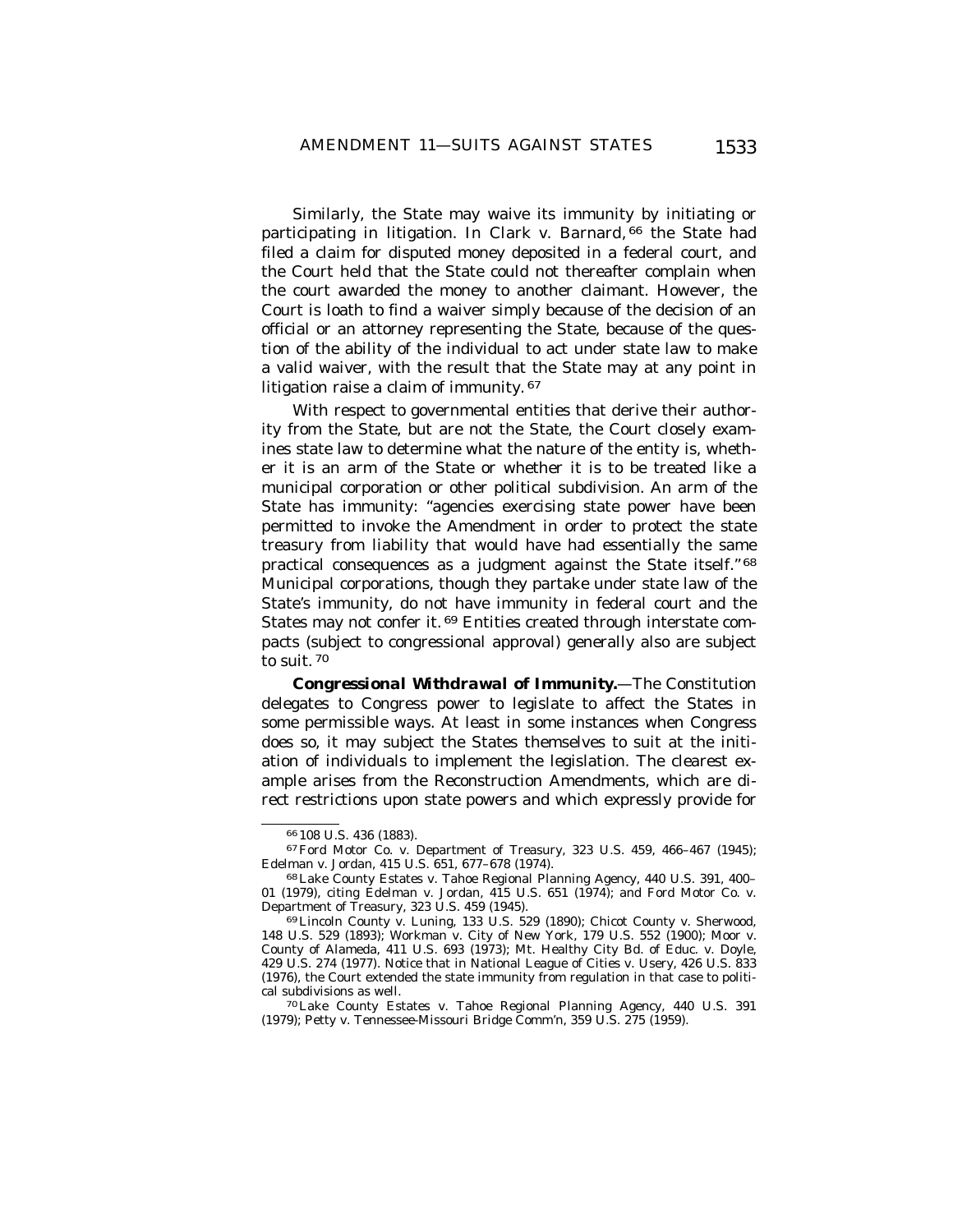congressional implementing legislation. 71 Thus, ''the Eleventh Amendment and the principle of state sovereignty which it embodies . . . are necessarily limited, by the enforcement provisions of § 5 of the Fourteenth Amendment.'' 72 Dwelling on the fact that the Fourteenth Amendment was ratified after the Eleventh became part of the Constitution, the Court implied that earlier grants of legislative power to Congress in the body of the Constitution might not contain a similar power to authorize suits against the States. 73 The power to enforce the Civil War Amendments is substantive, however, not being limited to remedying judicially cognizable violations of the amendments, but extending as well to measures that in Congress' judgment will promote compliance. 74 The principal judicial brake on this power to abrogate state immunity has been application of a clear statement rule requiring that congressional intent to subject States to suit must be clearly expressed. 75

<sup>72</sup> Fitzpatrick v. Bitzer, 427 U.S. 445, 456 (1976).  $\frac{1}{3}$ <br><sup>73</sup> Id. at 456 (under Fourteenth Amendment, Congress may "provide for private suits against States or state officials which are constitutionally impermissible in other contexts.")

<sup>74</sup> In Maher v. Gagne, 448 U.S. 122 (1980), the Court found that Congress could validly authorize imposition of attorneys' fees on the State following settlement of a suit based on both constitutional and statutory grounds, even though settlement had prevented determination that there had been a constitutional violation. Maine v. Thiboutot, 448 U.S. 1 (1980), held that § 1983 suits could be premised on federal statutory as well as constitutional grounds. Other cases in which attorneys' fees were awarded against States are Hutto v. Finney, 437 U.S. 678 (1978); and New York Gaslight Club v. Carey, 447 U.S. 54 (1980).

 $75$  Even prior to the recent tightening of the rule to require clear expression in the statutory language itself (*see* n.79 and accompanying text, infra), application of the rule curbed congressional enforcement. Fitzpatrick v. Bitzer, 427 U.S. 445 451– 53 (1976); Hutto v. Finney, 437 U.S. 678, 693–98 (1978). Because of its rule of clear statement, the Court in Quern v. Jordan, 440 U.S. 332 (1979), held that in enacting 42 U.S.C. § 1983, Congress had not intended to include States within the term ''person'' for the purpose of subjecting them to suit. The question arose after Monell v. New York City Dep't of Social Services, 436 U.S. 658 (1978), reinterpreted ''person'' to include municipal corporations. *Cf.* Alabama v. Pugh, 438 U.S. 781 (1978). The Court has reserved the question whether the Fourteenth Amendment itself, without congressional action, modifies the Eleventh Amendment to permit suits against States, Milliken v. Bradley, 433 U.S. 267, 290 n.23 (1977), but the result in *Milliken*, holding that the Governor could be enjoined to pay half the cost of providing compensatory education for certain schools, which would come from the state treasury, and in Scheuer v. Rhodes, 416 U.S. 232 (1974), permitting imposition of damages upon the governor, which would come from the state treasury, is suggestive. *But see* Mauclet v. Nyquist, 406 F. Supp. 1233 (W.D.N.Y. 1976) (refusing money damages under the Fourteenth Amendment), appeal dismissed sub nom. Rabinovitch v. Nyquist, 433 U.S. 901 (1977). The Court declined in Ex parte Young, 209 U.S. 123, 150 (1908), to view the Eleventh Amendment as modified by the Fourteenth.

<sup>71</sup>Fitzpatrick v. Bitzer, 427 U.S. 445 (1976); Hutto v. Finney, 437 U.S. 678 (1978); City of Rome v. United States, 446 U.S. 156 (1980). More recent cases affirming Congress' §5 powers include: Pennhurst State School & Hosp. v. Halderman, 465 U.S. 89, 99 (1984); Atascadero State Hosp. v. Scanlon, 473 U.S.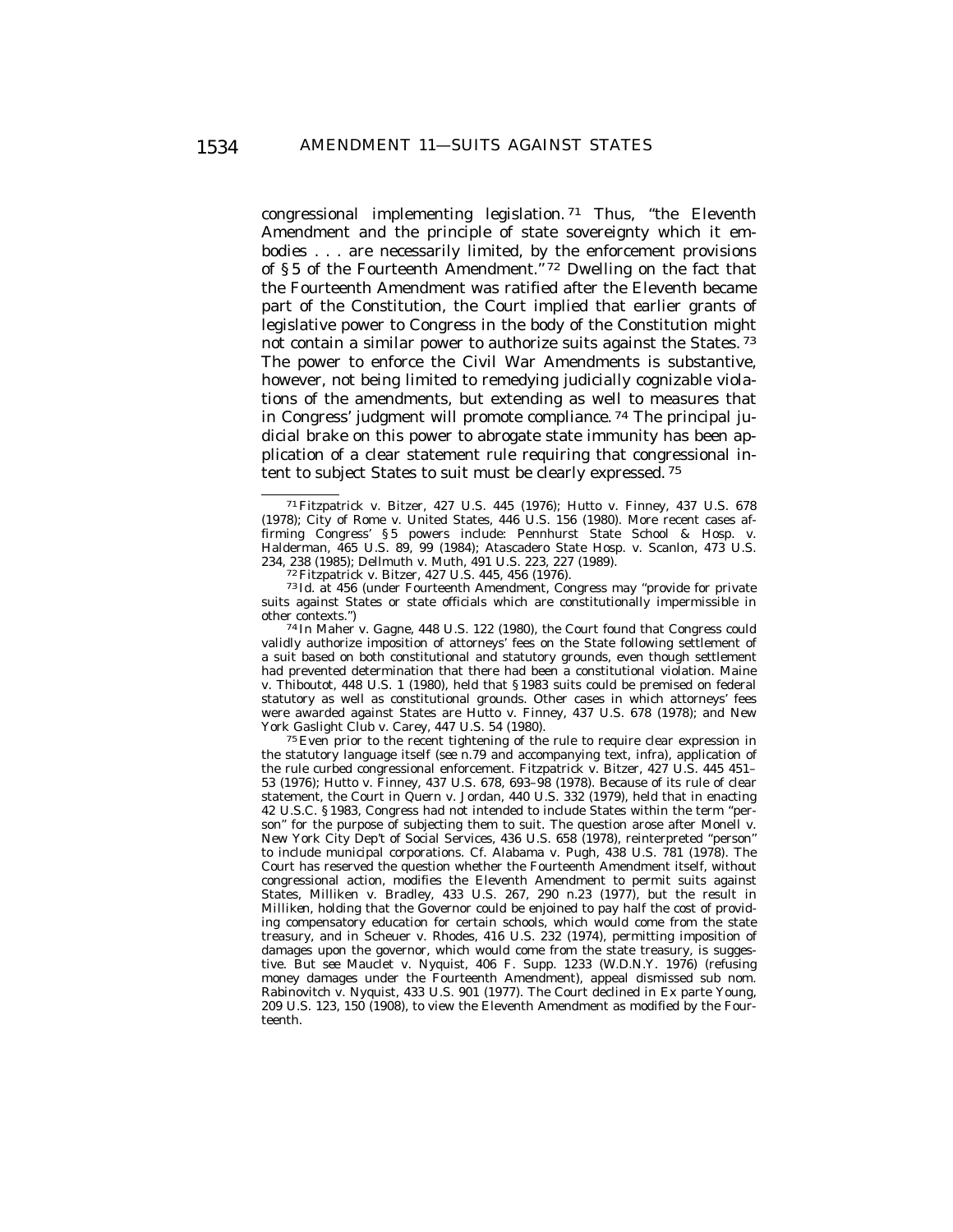In the 1989 case of *Pennsylvania v. Union Gas Co.*, 76 the Court—temporarily at least—ended years of uncertainty by holding expressly that Congress acting pursuant to its Article I powers may abrogate the Eleventh Amendment immunity of the states, so long as it does so with sufficient clarity. Twenty five years earlier the Court had stated that same principle, 77 but only as an alternative holding, and a later case had set forth a more restrictive rule.<sup>78</sup> The premises of *Union Gas* were that by consenting to ratification of the Constitution, with its Commerce Clause and other clauses empowering Congress and limiting the states, the states had implicitly authorized Congress to divest them of immunity, that the Eleventh Amendment was a restraint upon the courts and not similarly upon Congress, and that the exercises of Congress' powers under the Commerce Clause and other clauses would be incomplete without the ability to authorize damage actions against the states to enforce congressional enactments. The dissenters denied each of these strands of the argument, and, while recogninizing the Fourteenth Amendment abrogation power, would have held that none existed under Article I. The narrowness of the majority, the conflicted views of one of the Justices in the majority, and now changed membership of the Court make uncertain the continuing vitality of the decision.

At the same time as these developments, however, a different majority secured a victory in circumscribing the manner in which Congress could express its decision to abrogate state immunity. Henceforth, and even with respect to statutes that were enacted prior to promulgation of the judicial rule of construction, ''Congress may abrogate the States' constitutionally secured immunity from suit in federal court only by making its intention unmistakably clear *in the language of the statute*'' itself. 79 No legislative history

<sup>76</sup> 491 U.S. 1 (1989). The plurality opinion of the Court was by Justice Brennan and was joined by the three other Justices who believed *Hans* was incorrectly decided. See id. at 23 (Justice Stevens concurring). The fifth vote was provided by Justice White, id. at 45, 55–56 (Justice White concurring), although he believed *Hans* was correctly decided and ought to be maintained and although he did not believe Congress had acted with sufficient clarity in the statutes before the Court to abrogate immunity. Justice Scalia thought the statutes were express enough but that Congress simply lacked the power. Id. at 29. Chief Justice Rehnquist and Justices O'Connor and Kennedy joined relevant portions of both opinions finding lack of power and lack of clarity.

<sup>77</sup>Parden v. Terminal Railway, 377 U.S. 184, 190–92 (1964). *See also* Employees of the Dep't of Public Health and Welfare v. Department of Public Health and Welfare, 411 U.S. 279, 283, 284, 285–86 (1973).

<sup>78</sup> Edelman v. Jordan, 415 U.S. 651, 672 (1974).

<sup>79</sup> Atascadero State Hosp. v. Scanlon, 473 U.S. 234, 242 (1985) (emphasis supplied).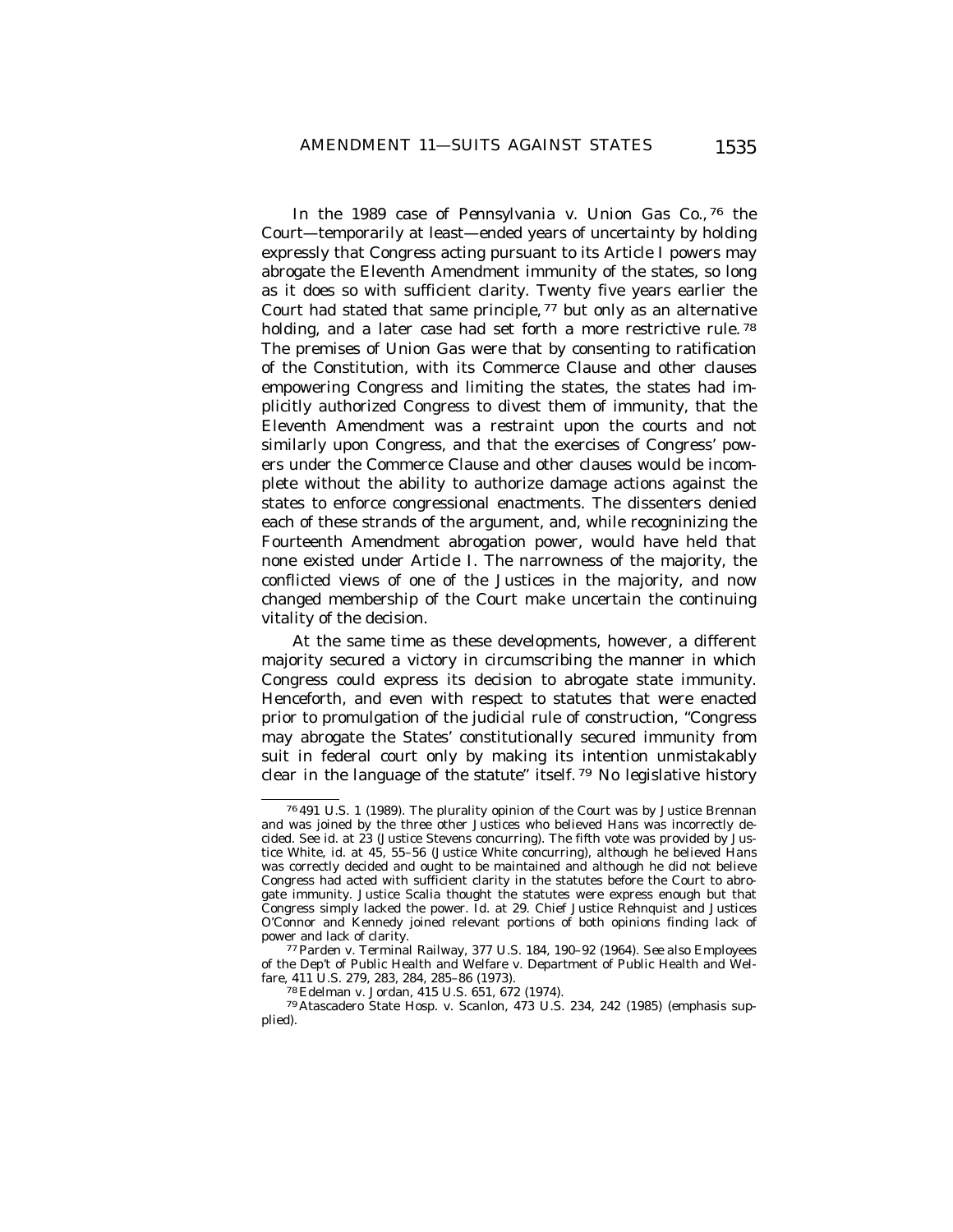will suffice at all.<sup>80</sup> Indeed, a plurality is of the apparent view that only if Congress refers specifically to state sovereign immunity and the Eleventh Amendment will its language be unmistakably clear. 81 Thus, general language subjecting to suit in federal court "any recipient of Federal assistance" under the Rehabilitation Act was deemed insufficient to satisfy this test, not because of any question about whether States are ''recipients'' within the meaning of the provision but because ''given their constitutional role, the States are not like any other class of recipients of federal aid." 82 The Court also construes adversely language Congress chose to reach the issue of state immunity while refusing to look at the legislative history which elaborates that language. 83 The result is that Congress has begun to utilize the ''magic words'' the Court appears to insist on. 84

It should be noted that, even if the Court reverses itself and holds that Congress lacks power to abrogate state immunity in federal courts under its commerce and other Article I powers, Congress is not barred by the Eleventh Amendment, nor apparently by any other constitutional provision, from providing authority for suits in *state* courts to implement federal statutory rights, thus doing away for those purposes with common law sovereign immunity of the states. 85

the States' sovereign immunity.'' <sup>82</sup> Atascadero State Hosp. v. Scanlon, 473 U.S. 234, 246 (1985). *And see*

83 Hoffman v. Connecticut Dep't of Income Maintenance, 492 U.S. 96, 103-04 (1989). 84Thus, following *Atascadero*, in 1986 Congress provided that States were not

to be immune under the Eleventh Amendment from suits under several laws barring discrimination by recipients of federal financial assistance. Pub. L. No. 99–506, § 1003, 100 Stat. 1845 (1986), 42 U.S.C. § 2000d–7. Following *Dellmuth*, which involved a fact situation occurring prior to the 1986 amendments, Congress overruled it anyway. Pub. L. No. 101–476, § 103, 104 Stat. 1106 (1990), 20 U.S.C. § 1403. *See also* the Copyright Remedy Clarification Act, Pub. L. No. 101–553, § 2, 104 Stat. 2749 (1990), 17 U.S.C. § 511 (making States and state officials liable in damages for copyright violations). 85The point was noted and reserved in Employees of the Dep't of Public Health

<sup>80</sup>See, particularly, Dellmuth v. Muth, 491 U.S. 223, 230 (1989), and Hoffman

<sup>81</sup> Justice Scalia does not hold to this view. Dellmuth v. Muth, 491 U.S. 223, 233 (1989) (concurring). *And see* his statutory analysis in Pennsylvania v. Union Gas Co., 491 U.S. 1, 29 (1989) (concurring in part and dissenting in part). Justice White, for the plurality, denied this rigidity, id. at 56 n.7 (concurring); Justice Kennedy for the Court in *Dellmuth, supra*, at 231, expressly noted that the statute before the Court did not demonstrate abrogation with unmistakably clarity because, *inter alia*, it ''makes no reference whatsoever to either the Eleventh Amendment or

and Welfare v. Department of Public Health and Welfare, 411 U.S. 279, 287 (1973), while Justice Marshall argued that this was plainly the case. Id. at 298 (concurring). Suits under § 1983, for example, may be brought in state courts, Maine v. Thiboutot, 448 U.S. 1 (1980), and state immunities are inapplicable. Id. at 9 n.7; Maher v. Gagne, 448 U.S. 122, 130 n.12 (1980). Inasmuch as state courts are ordi-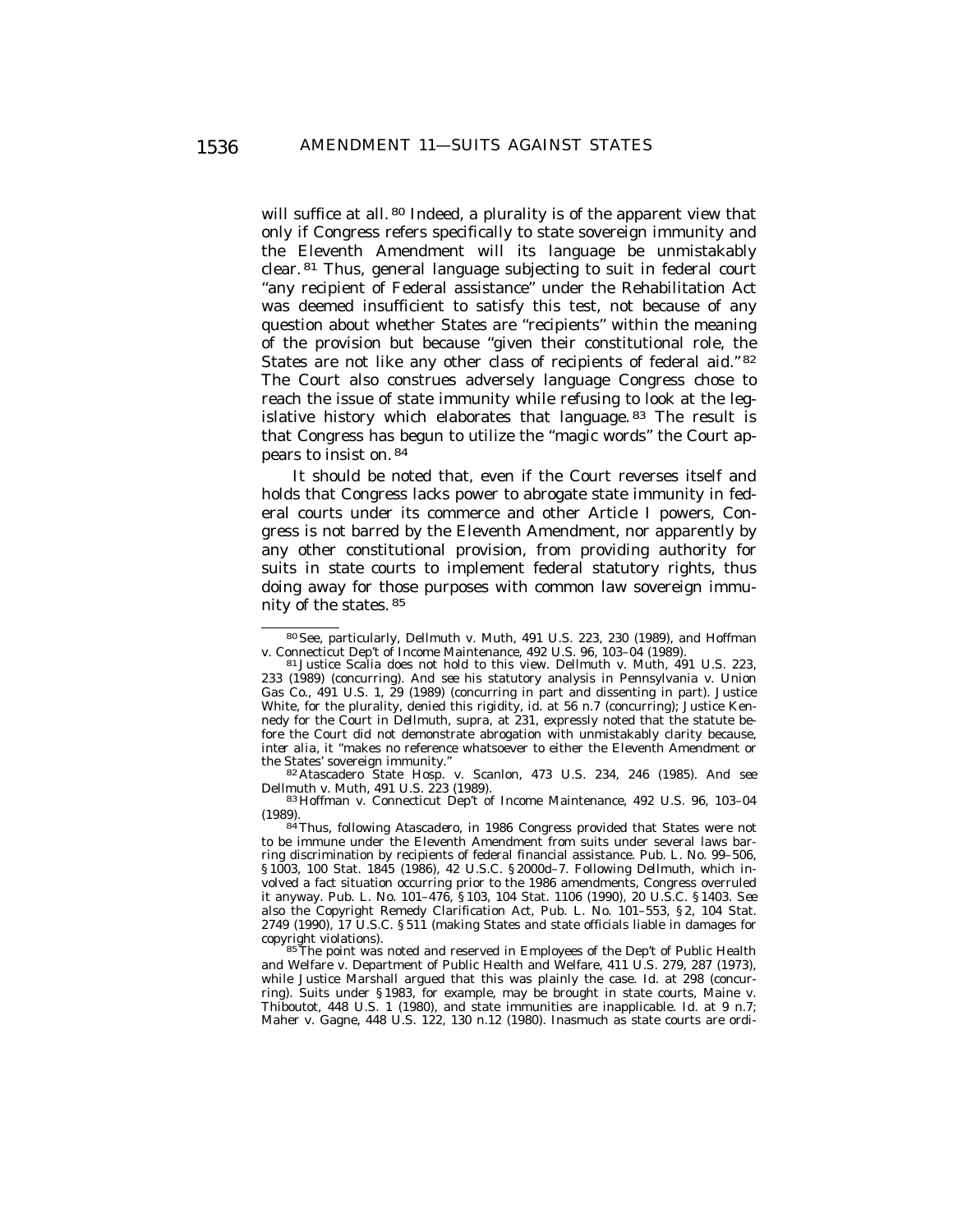Although acknowledging that the Eleventh Amendment was not an issue because the § 1983 suit had been pursued in state court, nonetheless the Court applied its strict rule of construction, requiring ''unmistakable clarity'' by Congress in order to subject States to suit, in holding that States and state officials sued in their official capacity could not be made defendants in § 1983 actions in state courts. 86 While the Court is willing to recognize exceptions to the clear statement rule when the issue involves subjection of states to suit in state courts, the Court will normally opt for ''symmetry'' that treats the states' liability or immunity the same in both state and federal courts. 87

#### **Suits Against State Officials**

Mitigation of the wrongs possible when the State is immune from suit has been achieved under the doctrine that sovereign immunity, either of the States or of the Federal Government, does not ordinarily prevent a suit against an official to restrain him from commission of a wrong, even though the government is thereby restrained. 88 The doctrine is built upon a double fiction: that for purposes of the sovereign's immunity, a suit against the official is not a suit against the government, but for the purpose of finding state action to which the Constitution applies, the official's conduct is that of the State. 89 The doctrine preceded but is most noteworthily associated with the decision in *Ex parte Young*, 90 a case truly deserving the overworked adjective, seminal.

*Young* arose when a state legislature passed a law reducing railroad rates and providing severe penalties for any railroad that failed to comply with the law. Plaintiff railroad stockholders brought an action to enjoin Young, the state attorney general, from enforcing the law, alleging that it was unconstitutional and that they would suffer irreparable harm if he were not prevented from acting. An injunction was granted forbidding Young from acting on the law, an injunction he violated by bringing an action in state

narily obligated to enforce federal law, *cf.* Testa v. Katt, 330 U.S. 386 (1960), state courts are presumably required to hear § 1983 and other claims, but the Court has expressly reserved the issue. Martinez v. California, 444 U.S. 277, 283 n.7 (1980). 86Will v. Michigan Dep't of State Police, 491 U.S. 58 (1989).

<sup>87</sup> Hilton v. South Carolina Pub. Rys. Comm'n, 112 S. Ct. 560, 564–66 (1991) (interest in ''symmetry'' is outweighed by stare decisis, the FELA action being controlled by *Parden v. Terminal Ry.*

<sup>88</sup>*See, e.g.*, Larson v. Domestic and Foreign Corp., 337 U.S. 682 (1949), where the majority and dissenting opinions utilize both federal and Eleventh Amendment cases in a suit against a federal official. *See also* Tindal v. Wesley, 167 U.S. 204, 213 (1897), applying to the States the federal rule of United States v. Lee, 106 U.S. 196 (1882).

<sup>89</sup> C. WRIGHT, THE LAW OF FEDERAL COURTS § 48 (4th ed. 1983).

<sup>90</sup> 209 U.S. 123 (1908).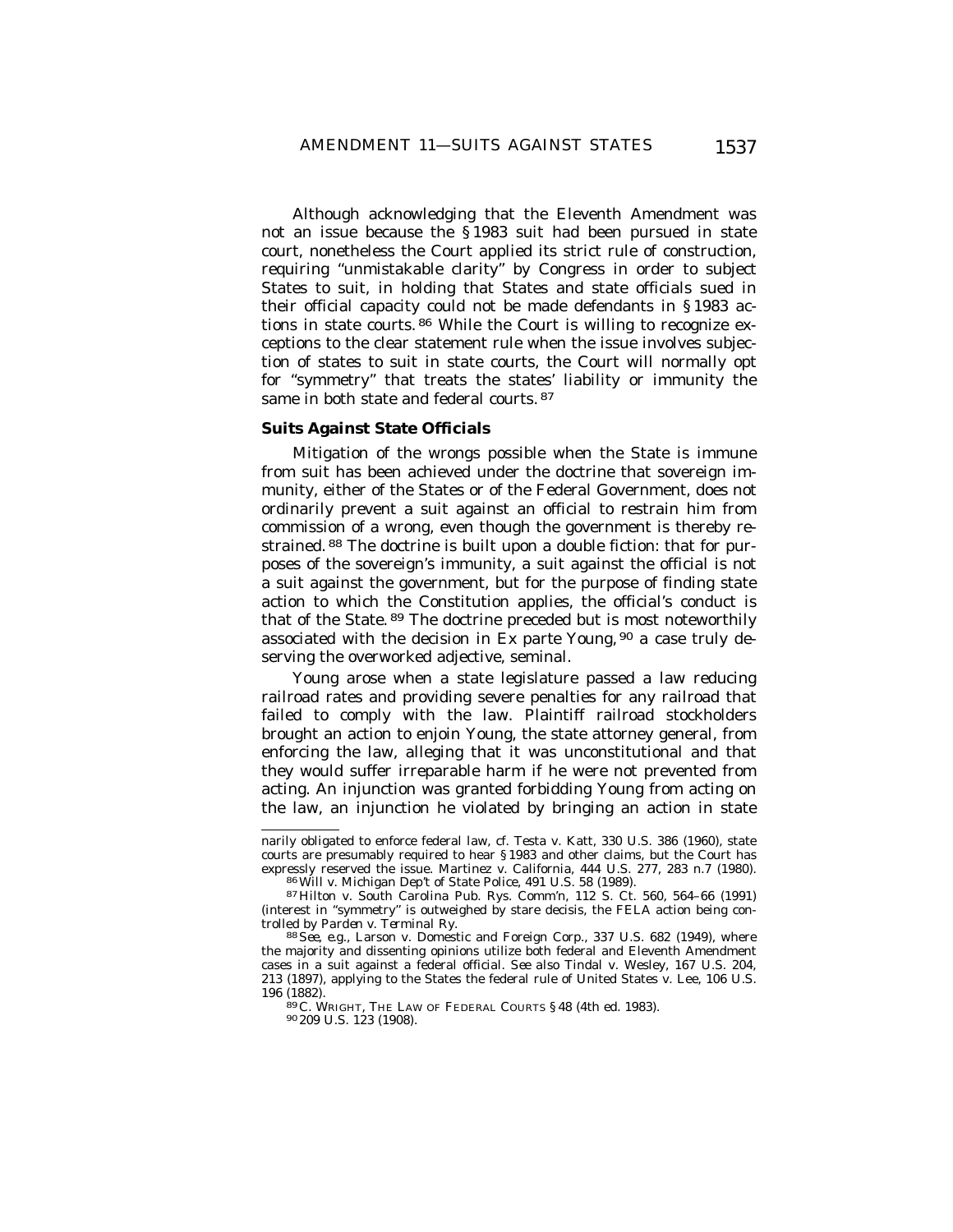court against noncomplying railroads; for this action he was adjudged in contempt. If the Supreme Court had held that the injunction was not impermissible, because the suit was one against the State, there would have been no practicable way for the railroads to attack the statute without placing themselves in great danger. They could have disobeyed it and alleged its unconstitutionality in the enforcement proceedings, but if they were wrong about the statute's validity the penalties would have been devastating. 91 In the modern context, the effectuation of federal constitutional rights against state action often depends upon the imposition of affirmative obligations through injunctions, and this relief would be impossible if such an injunction were in effect a suit against a State.

In deciding *Young*, the Court was confronted with inconsistent lines of cases, including numerous precedents for permitting suits against state officers. Chief Justice Marshall had begun the process in *Osborn* by holding that suit was barred only when the State was formally named a party, 92 although he was presently required to modify that decision and preclude suit when an official, the governor of a State, was sued in his official capacity. 93 Relying on *Osborn* and reading *Madrazo* narrowly, the Court, seeming to treat the barrier to suit as common-law sovereign immunity, held in a series of cases that an official of a State could be sued to prevent him from executing a state law in conflict with the Constitution or a law of the United States, and the fact that the officer may be acting on behalf of the State or in response to a statutory obligation of the State does not make the suit one against the State. 94 Soon, however, the Court began developing a more expansive concept of the Eleventh Amendment and sovereign immunity, beginning with the first case in which the sovereign immunity of the United States was claimed and rejected 95 and the *Hans v. Louisiana* decision reading broadly the effect of the adoption of the Eleventh Amendment. 96

<sup>91</sup> In fact, the statute was eventually held to be constitutional. Minnesota Rate Cases (Simpson v. Shepard), 230 U.S. 352 (1913).

<sup>92</sup> Osborn v. Bank of the United States, 22 U.S. (9 Wheat.) 738 (1824).

<sup>93</sup>Governor of Georgia v. Madrazo, 26 U.S. (1 Pet.) 110 (1828).

<sup>94</sup>Davis v. Gray, 83 U.S. (16 Wall.) 203 (1872); Board of Liquidation v. McComb, 92 U.S. 531 (1875); Allen v. Baltimore & Ohio R.R., 114 U.S. 311 (1885); Rolston v. Missouri Fund Comm'rs, 120 U.S. 390 (1887); Pennoyer v. McConnaughy, 140 U.S. 1 (1891); Reagan v. Farmers' Loan & Trust Co., 154 U.S. 362 (1894); Smyth v. Ames, 169 U.S. 466 (1898); Scranton v. Wheeler, 179 U.S. 141 (1900).

<sup>95</sup> United States v. Lee, 106 U.S. 196 (1882). *See* supra, pp. 748–51. The Court sustained the suit against the federal officers by only a 5-to–4 vote, the dissent presenting the arguments that were soon to inform Eleventh Amendment cases.

<sup>96</sup> 134 U.S. 1 (1890).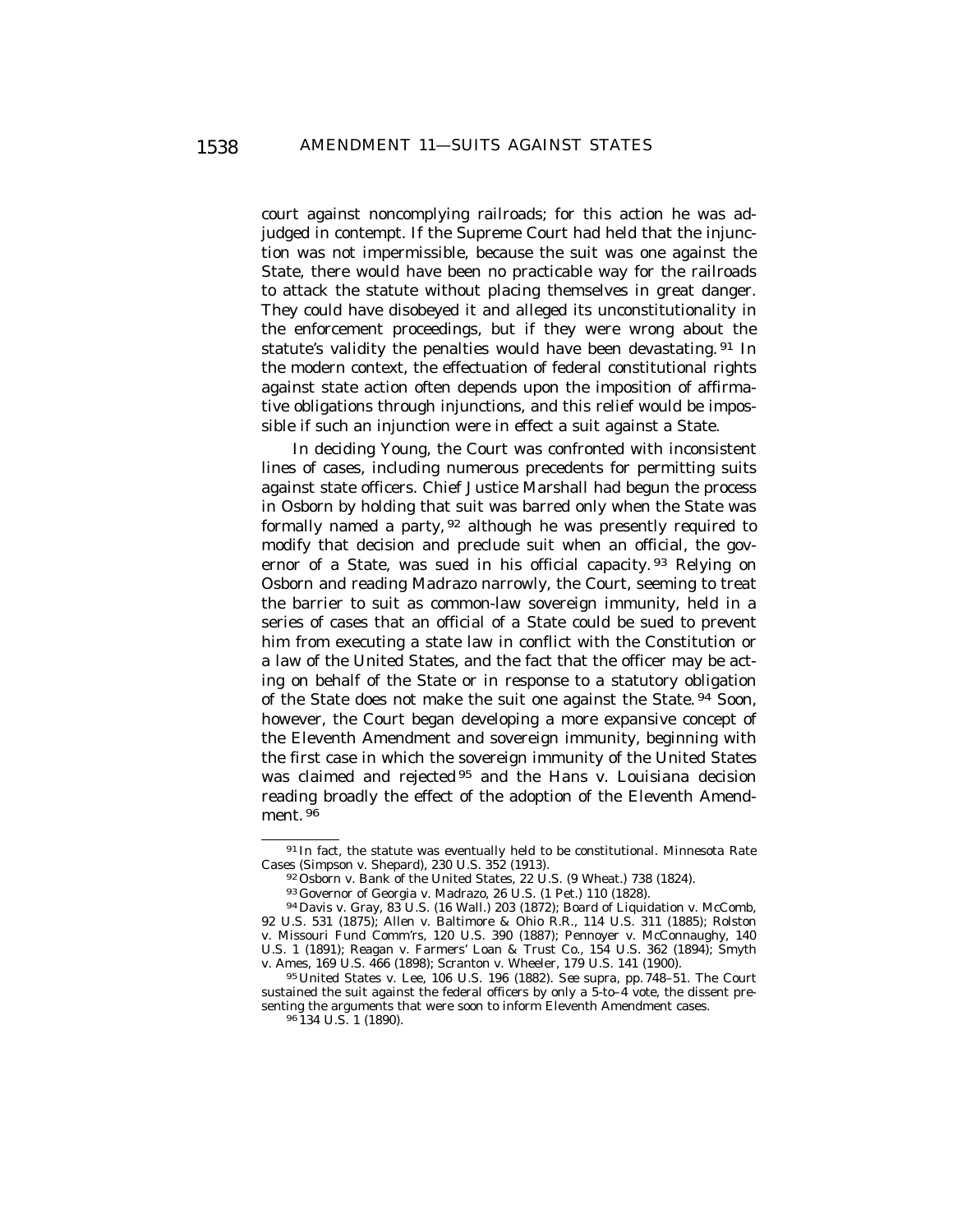The two leading cases, as were many cases of this period, were suits attempting to prevent Southern States from defaulting on bonds. 97 In *Louisiana v. Jumel*, 98 a Louisiana citizen sought to compel the state treasurer to apply a sinking fund that had been created under the earlier constitution for the payment of the bonds after a subsequent constitution had abolished this provision for retiring the bonds. The proceeding was held to be a suit against the State. 99 Then, *In re Ayers* 100 purported to supply a rationale for the cases permitting the issuance of mandamus or injuctive relief against state officers in a way that would have severely curtailed federal judicial power. Suit against a state officer was not barred when his action, aside from any official authority claimed as its justification, was a wrong simply as an individual act, such as a trespass, but if the act of the officer did not constitute an individual wrong and was something that only a State, through its officers, could do, the suit was in actuality a suit against the State and was barred. 101 That is, the unconstitutional nature of the state statute under which the officer acted stripped him of the State's shield against suit, but it did not itself constitute a private cause of action. For that, one must be able to point to an independent violation of a common law right. 102

<sup>97</sup>*See* Gibbons, *The Eleventh Amendment and State Sovereign Immunity: A Reinterpretation*, 83 COLUM. L. REV. 1889, 1968–2003 (1983); Orth, *The Interpretation of the Eleventh Amendment, 1798–1908: A Case Study of Judicial Power*, 1983 U. ILL. L. REV. 423.

<sup>98</sup> 107 U.S. 711 (1882).

<sup>99 &</sup>quot;The relief asked will require the officers against whom the process is issued to act contrary to the positive orders of the supreme political power of the State, whose creatures they are, and to which they are ultimately responsible in law for what they do. They must use the public money in the treasury and under their official control in one way, when the supreme power has directed them to use it in another, and they must raise more money by taxation when the same power has declared that it shall not be done.'' Id. at 721. *See also* Christian v. Atlantic & N.C. R.R., 133 U.S. 233 (1890).

<sup>100</sup> 123 U.S. 443 (1887).

<sup>101</sup> Id. at 500–01, 502.

<sup>102</sup> *Ayers* was a suit by plaintiffs seeking to enjoin state officials from bringing suit under an allegedly unconstitutional statute purporting to overturn a contract between the State and the bondholders to receive the bond coupons for tax payments. The Court asserted that the State's contracts impliedly contained the State's immunity from suit, so that express withdrawal of a supposed consent to be sued was not a violation of the contract; but, in any event, inasmuch as any violation of the assumed contract was an act of the State, to which the officials were not parties, their actions as individuals in bringing suit did not breach the contract. Id. at 503, 505–06. The rationale had been asserted by a four-Justice concurrence in Antoni v. Greenhow, 107 U.S. 769, 783 (1882). *See also* Cunningham v. Macon & Brunswick R.R., 109 U.S. 446 (1883); Hagood v. Southern, 117 U.S. 52 (1886); North Carolina v. Temple, 134 U.S. 22 (1890); In re Tyler, 149 U.S. 164 (1893); Baltzer v. North Carolina, 161 U.S. 240 (1896); Fitts v. McGhee, 172 U.S. 516 (1899); Smith v. Reeves, 178 U.S. 436 (1900).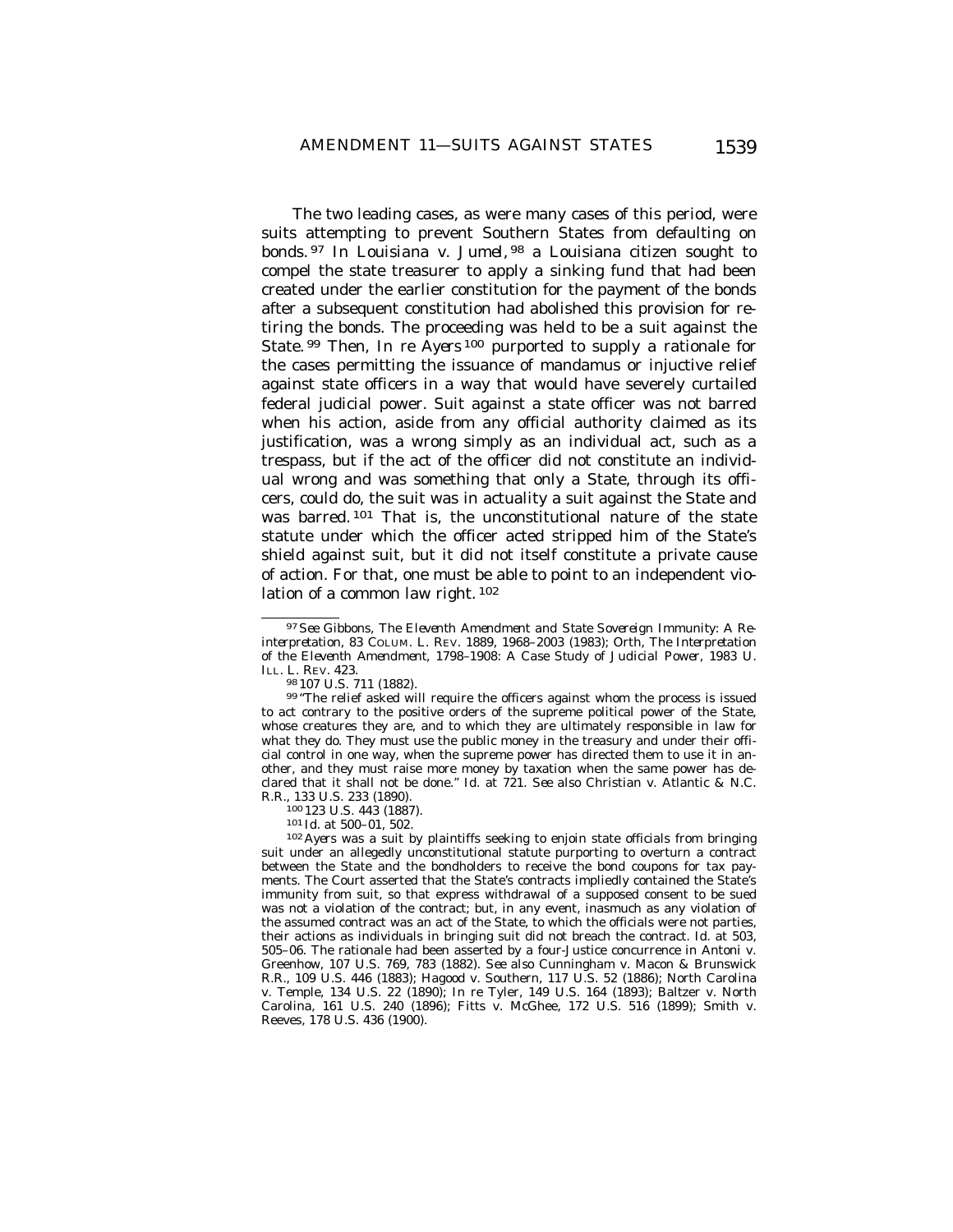Although *Ayers* was in all relevant points on all fours with *Young*, 103 the Court held that the injunction had properly issued against the state attorney general, even though the State was in effect restrained as well. ''The act to be enforced is alleged to be unconstitutional, and, if it be so, the use of the name of the state to enforce an unconstitutional act to the injury of the complainants is a proceeding without the authority of, and one which does not affect, the state in its sovereign or governmental capacity. It is simply an illegal act upon the part of a state official, in attempting by the use of the name of the state to enforce a legislative enactment which is void, because unconstitutional. If the act which the state Attorney General seeks to enforce be a violation of the federal Constitution, the officer in proceeding under such enactment comes into conflict with the superior authority of that Constitution, and he is in that case stripped of his official or representative character and is subject in his person to the consequences of his individual conduct.'' 104 Justice Harlan was the only dissenter, arguing that in law and fact the suit was one only against the State and that the suit against the individual was a mere "fiction." 105

The "fiction" remains a mainstay of our jurisprudence. <sup>106</sup> It accounts for a great deal of the litigation brought by individuals to challenge the carrying out of state policies by officers. Thus, suits against state officers alleging that they are acting pursuant to an unconstitutional statute are the standard device by which to test the validity of state legislation in federal courts prior to enforce-

<sup>103</sup> *Ayers* ''would seem to be decisive of the *Young* litigation.'' C. WRIGHT, THE LAW OF FEDERAL COURTS § 48 at 288 (4th ed. 1983). The *Young* Court purported to distinguish and to preserve *Ayers* but on grounds that either were irrelevant to *Ayers* or that had been rejected in the earlier case. Ex parte Young, 209 U.S. 123, 151, 167 (1908). Similarly, in a later case, the Court continued to distinguish *Ayers* but on grounds that did not in fact distinguish it from the case before the Court, in which it permitted a suit against a state revenue commissioner to enjoin him from collecting allegedly unconstitutional taxes. Georgia R.R. & Banking Co. v. Redwine, 342 U.S. 299 (1952).

<sup>104</sup> Ex parte Young, 209 U.S. 123, 159–60 (1908). The opinion did not address the issue of how an officer "stripped of his official . . . character" could violate the Constitution, inasmuch as the Constitution restricts only ''state action,'' but the double fiction has been expounded numerous times since. Thus, for example, it is well settled that an action unauthorized by state law is state action for purposes of the Fourteenth Amendment. Home Tel. & Tel. Co. v. City of Los Angeles, 227 U.S. 278 (1913). The contrary premise of Barney v. City of New York, 193 U.S. 430 (1904), though eviserated by *Home Tel. & Tel.* was not expressly disavowed until United States v. Raines, 362 U.S. 17, 25–26 (1960).

<sup>105</sup> Ex parte Young, 209 U.S. 123, 173–74 (1908).

<sup>106</sup> E.g., Ray v. Atlantic Richfield Co., 435 U.S. 151, 156 n.6 (1978) (rejecting request of state officials being sued to restrain enforcement of state statute as preempted by federal law that *Young* be overruled); Florida Dep't of State v. Treasure Salvors, 458 U.S. 670, 685 (1982).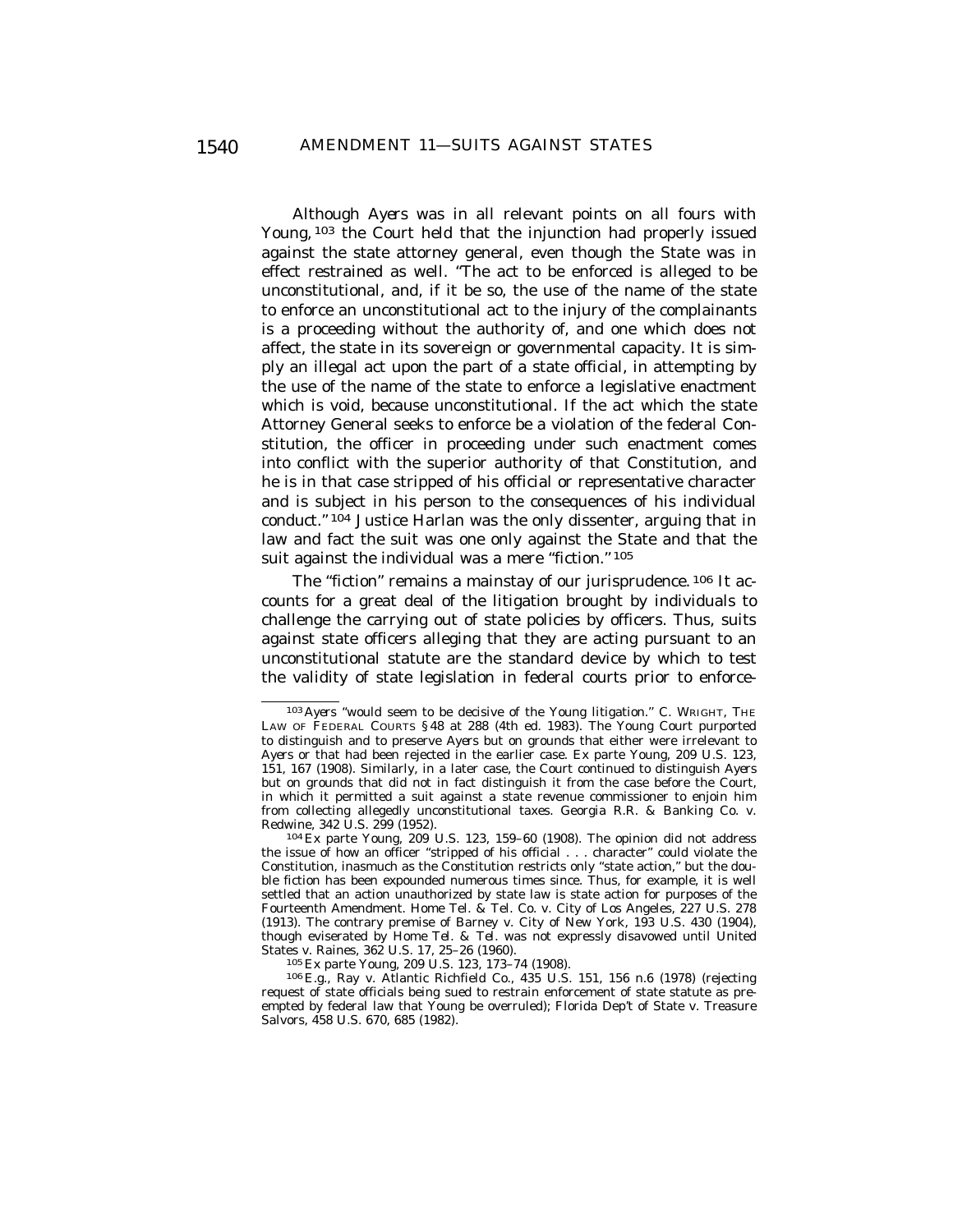ment and thus interpretation in the state courts. 107 Similarly, suits to restrain state officials from taking certain actions in contravention of federal statutes 108 or to compel the undertaking of affirmative obligations imposed by the Constitution or federal laws 109 are common. For years, moreover, the accepted rule was that suits prosecuted against state officers in federal courts upon grounds that they are acting in excess of state statutory authority 110 or that they are not doing something required by state law 111 are not precluded by the Eleventh Amendment or its emanations of sovereign immunity, provided only that there are grounds to obtain federal jurisdiction. 112 However, in *Pennhurst State School & Hosp. v. Halderman*, 113 the Court, five-to-four, held

108 E.g., Edelman v. Jordan, 415 U.S. 651, 664–68 (1974); Ray v. Atlantic Richfield Co., 435 U.S. 151 (1978).

109 E.g., Milliken v. Bradley, 433 U.S. 267 (1977); Edelman v. Jordan, 415 U.S. 651, 664–68 (1974); Quern v. Jordan, 440 U.S. 332, 346–49 (1979). <sup>110</sup> E.g., Pennoyer v. McConnaughy, 140 U.S. 1 (1891); Scully v. Bird, 209 U.S.

481 (1908); Atchison, T. & S. F. Ry. v. O'Connor, 223 U.S. 280 (1912); Greene v. Louisville & Interurban R.R. Co., 244 U.S. 499 (1977); Louisville & Nashville R.R. Co. v. Greene, 244 U.S. 522 (1917). Property held by state officials on behalf of the State under claimed state authority may be recovered in suits against the officials, although the court may not conclusively resolve the State's claims against it in such a suit. South Carolina v. Wesley, 155 U.S. 542 (1895); Tindal v. Wesley, 167 U.S. 204 (1897); Hopkins v. Clemson College, 221 U.S. 636 (1911). *See also* Florida Dep't of State v. Treasure Salvors, 458 U.S. 670 (1982), in which the eight Justices agree-<br>ing the Eleventh Amendment applied divided 4-to-4 over the proper interpretation.

 $111$  E.g., Rolston v. Missouri Fund Comm'rs, 120 U.S. 390 (1887); Atchison, T. & S. F. Ry. v. O'Connor, 223 U.S. 280 (1912); Johnson v. Lankford, 245 U.S. 541, 545 (1918); Lankford v. Platte Iron Works Co., 235 U.S. 461, 471 (1915); Davis v. Wallace, 257 U.S. 478, 482–85 (1922); Glenn v. Field Packing Co., 290 U.S. 177, 178 (1933); Lee v. Bickell, 292 U.S. 415, 425 (1934). 112Typically, the plaintiff would be in federal court under diversity jurisdiction,

cf. Martin v. Lankford, 245 U.S. 547, 551 (1918), perhaps under admiralty jurisdiction, Florida Dep't of State v. Treasure Salvors, 458 U.S. 670 (1982), or under federal question jurisdiction. In the last instance, federal courts are obligated first to consider whether the issues presented may be decided on state law grounds before reaching federal constitutional grounds, and thus relief may be afforded on state law grounds solely. *Cf.* Siler v. Louisville & Nashville R.R., 213 U.S. 175, 193 (1909); Hagans v. Lavine, 415 U.S. 528, 546–47 & n.12 (1974). <sup>113</sup> 465 U.S. 89 (1984).

<sup>107</sup>See, e.g., Home Tel. & Tel. Co. v. City of Los Angeles, 227 U.S. 278 (1913); Truax v. Raich, 239 U.S. 33 (1915); Cavanaugh v. Looney, 248 U.S. 453 (1919); Terrace v. Thompson, 263 U.S. 197 (1923); Hygrade Provision Co. v. Sherman, 266 U.S. 497 (1925); Massachusetts State Grange v. Benton, 272 U.S. 525 (1926); Hawks v. Hamill, 288 U.S. 52 (1933). *See also* Graham v. Richardson, 403 U.S. 365 (1971) (enjoining state welfare officials from denying welfare benefits to otherwise qualified recipients because they were aliens); Goldberg v. Kelly, 397 U.S. 254 (1970) (enjoining city welfare officials from following state procedures for termination of benefits); Milliken v. Bradley, 433 U.S. 267 (1977) (imposing half the costs of mandated compensatory education programs upon State through order directed to governor and other officials). On injunctions against governors, *see* Continental Baking Co. v. Woodring, 286 U.S. 352 (1932); Sterling v. Constantin, 287 U.S. 378 (1932). Applicable to suits under this doctrine are principles of judicial restraint, constitutional, statutory, and prudential, discussed under Article III.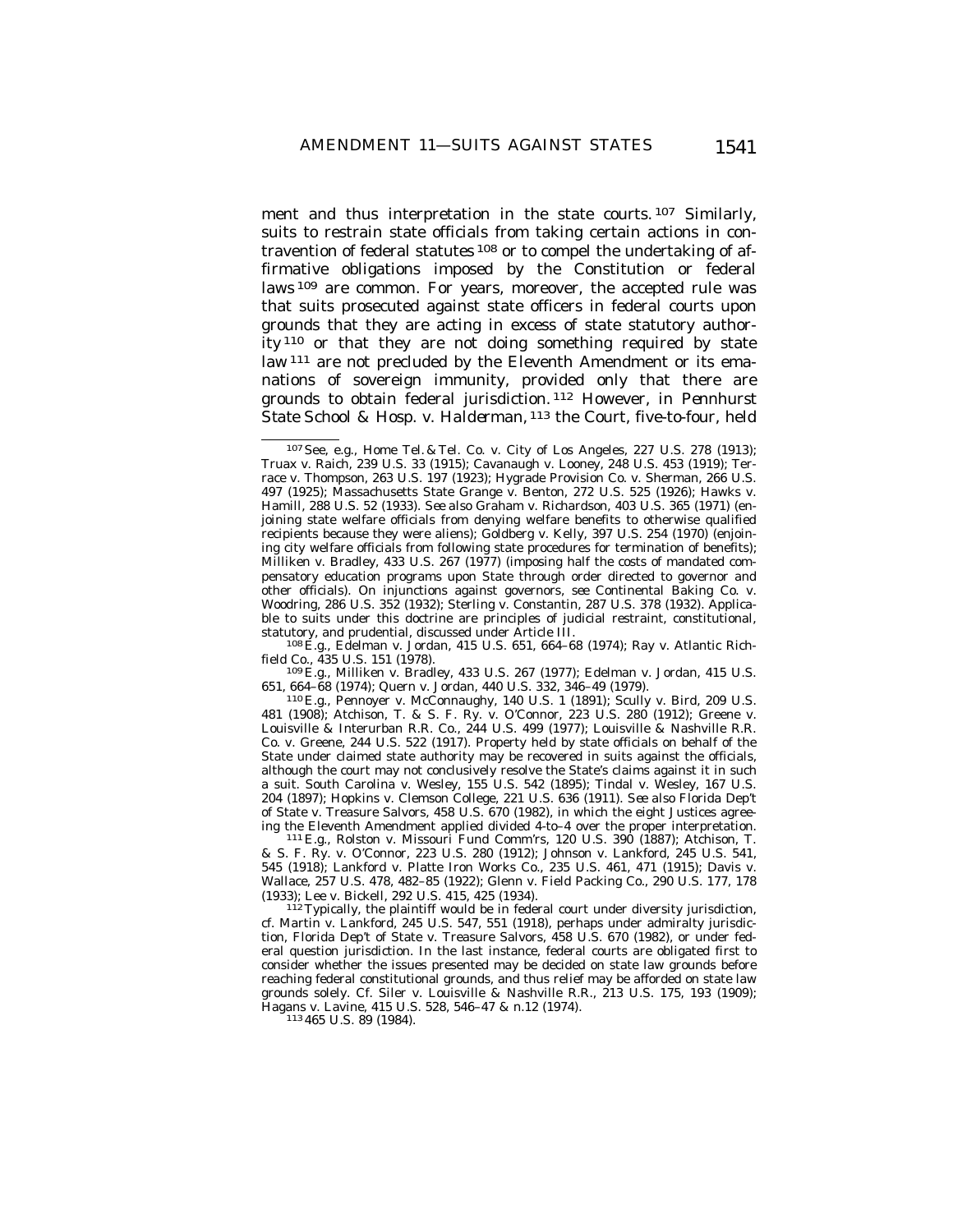that *Young* did not permit suits in federal courts against state officers alleging violations of *state* law. In the Court's view, *Young*'s rationale was the necessity to promote the supremacy of federal law, a basis that disappears if the violation alleged is of state law.

The Court still adheres to the doctrine, first pronounced in *Madrazo*, <sup>114</sup> that some suits against officers are "really" against the State 115 and are barred by the State's immunity, such as when the suit involves state property or asks for relief which clearly calls for the exercise of official authority, such as paying money out of the treasury to remedy past harms. For example, a suit to prevent tax officials from collecting death taxes arising from the competing claims of two States as being the last domicile of the decedent floundered upon the conclusion that there could be no credible claim of violation of the Constitution or federal law; state law imposed the obligation upon the officials and ''in reality'' the action was against the State. 116 Suits against state officials to recover taxes have been made increasingly difficult to maintain. Although the Court long ago held that the sovereign immunity of the State prevented a suit to recover money in the state treasury, 117 it also held that a suit would lie against a revenue officer to recover tax moneys illegally collected and still in his possession. 118 Beginning, however, with *Great Northern Life Ins. Co. v. Read*, 119 the Court has held that this kind of suit cannot be maintained unless the State expressly consents to suits in the federal courts. In this case, the state statute provided for the payment of taxes under protest and for suits afterward against state tax collection officials for the recovery of taxes illegally collected, which revenues were required to be kept segregated. 120

<sup>114</sup>Governor of Georgia v. Madrazo, 26 U.S. (1 Pet.) 110 (1828).

<sup>115</sup> E.g., Ford Motor Co. v. Department of the Treasury, 323 U.S. 459, 464 (1945).

<sup>116</sup>Worcester County Co. v. Riley, 302 U.S. 292 (1937). *See also* Old Colony Trust Co. v. Seattle, 271 U.S. 426 (1926). *Worcester County* remains viable. Cory v. White, 457 U.S. 85 (1982). The actions were under the Federal Interpleader Act, 49 Stat. 1096 (1936), 28 U.S.C. § 1335, under which other actions against officials have been allowed. E.g., Treines v. Sunshine Mining Co., 308 U.S. 66 (1939) (joinder of state court judge and receiver in interpleader proceeding in which State had no interest and neither judge nor receiver was enjoined by final decree). *See also* Missouri v. Fiske, 290 U.S. 18 (1933).

<sup>117</sup>Smith v. Reeves, 178 U.S. 436 (1900).

<sup>118</sup> Atchison, T. & S. F. Ry. v. O'Connor, 223 U.S. 280 (1912).

<sup>119</sup> 322 U.S. 47 (1944).

<sup>120</sup>*See also* Ford Motor Co. v. Department of Treasury, 323 U.S. 459 (1945); Kennecott Copper Corp. v. Tax Comm'n, 327 U.S. 573 (1946). States may confine to their own courts suits to recover taxes. Smith v. Reeves, 178 U.S. 436 (1900); Murray v. Wilson Distilling Co., 213 U.S. 151 (1909); Chandler v. Dix, 194 U.S. 590 (1904).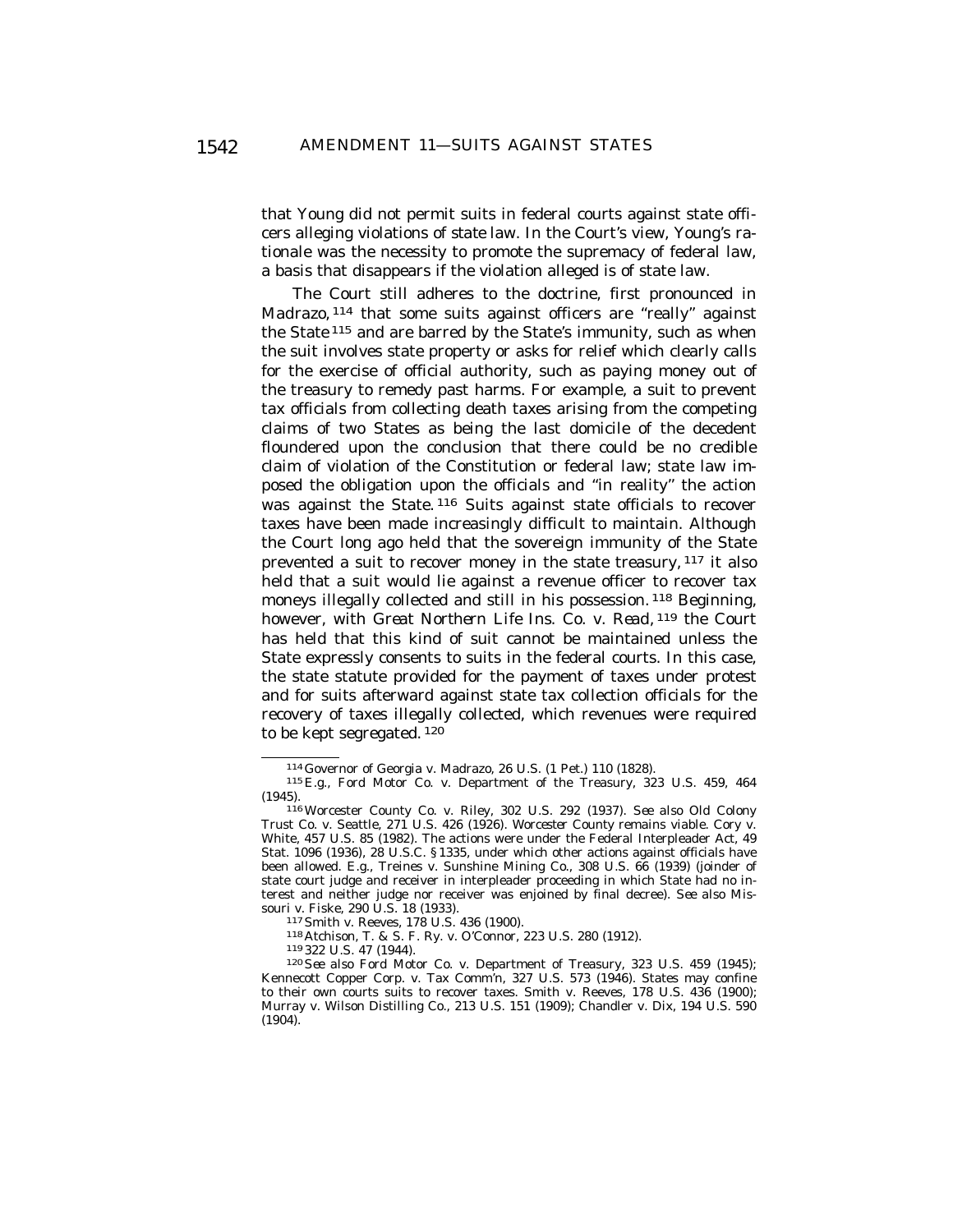In *Edelman v. Jordan*, 121 the Court appeared to begin to lay down new restrictive interpretations of what the Eleventh Amendment proscribed. The Court announced that a suit ''seeking to impose a liability which must be paid from public funds in the state treasury is barred by the Eleventh Amendment.'' 122 What the Court actually held, however, was that it was permissible for federal courts to require state officials to comply in the future with claims payment provisions of the welfare assistance sections of the Social Security Act, but that they were not permitted to hear claims seeking, or issue orders directing, payment of funds found to be wrongfully withheld. 123 Conceding that some of the characteristics of prospective and retroactive relief would be the same in their effects upon the state treasury, the Court nonetheless believed that retroactive payments were equivalent to the imposition of liabilities which must be paid from public funds in the treasury, and that this was barred by the Eleventh Amendment. The spending of money from the state treasury by state officials shaping their conduct in accordance with a prospective-only injunction is ''an ancillary effect'' which ''is a permissible and often an inevitable consequence" of *Ex parte Young*, whereas "payment of state funds . . . as a form of compensation'' to those wrongfully denied the funds in the past ''is in practical effect indistinguishable in many aspects from an award of damages against the State." 124

That *Edelman* in many instances will be a formal restriction rather than an actual one is illustrated by *Milliken v. Bradley*, 125 in which state officers were ordered to spend money from the state treasury in order to finance remedial educational programs to counteract the effects of past school segregation; the decree, the Court said, "fits squarely within the prospective-compliance exception reaffirmed by *Edelman*.'' 126 Although the payments were a result of past wrongs, of past constitutional violations, the Court did

125 433 U.S. 267 (1977).

<sup>121</sup> 415 U.S. 651 (1974).

<sup>122</sup> Id. at 663.

<sup>123</sup> Id. at 667–68.

<sup>124</sup> Id. at 668. *See also* Quern v. Jordan, 440 U.S. 332 (1979) (reaffirming *Edelman*, but holding that state officials could be ordered to notify members of the class that had been denied retroactive relief in that case that they might seek back benefits by invoking state administrative procedures; the order did not direct the payment but left it to state discretion to award retroactive relief). *But cf.* Green v. Mansour, 474 U.S. 64 (1985). ''Notice relief'' permitted under *Quern v. Jordan* is consistent with the Eleventh Amendment only insofar as it is ancillary to valid prospective relief designed to prevent ongoing violations of federal law. Thus, where Congress has changed the AFDC law and the State is complying with the new law, an order to state officials to notify claimants that past payments may have been inadequate conflicts with the Eleventh Amendment.

<sup>126</sup> Id. at 289.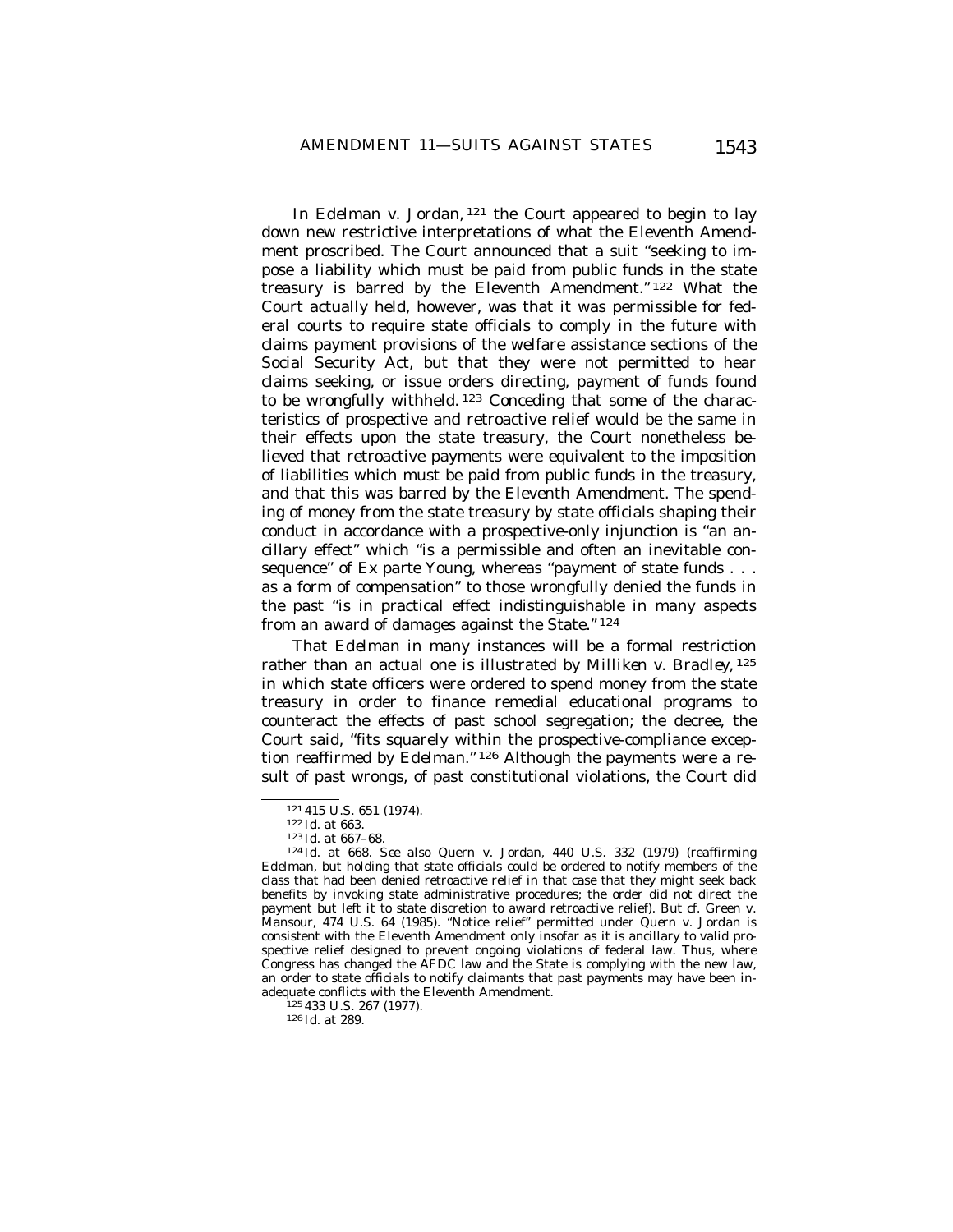not view them as ''compensation,'' inasmuch as they were not to be paid to victims of past discrimination but rather used to better conditions either for them or their successors. 127 The Court also applied *Edelman* in *Papasan v. Allain*, 128 holding that a claim against a state for payments representing a continuing obligation to meet trust responsibilities stemming from a 19th century grant of public lands for benefit of education of the Chickasaw Indian Nation is barred by the Eleventh Amendment as indistinguishable from an action for past loss of trust corpus, but that an Equal Protection claim for present unequal distribution of school land funds is the type of ongoing violation for which the Eleventh Amendment does not bar redress.

Thus, as with the cases dealing with suits facially against the States themselves, the Court's recent greater attention to state immunity in the context of suits against state officials has resulted in a mixed picture, of some new restrictions, of the lessening of others. But a number of Justices has resorted to the Eleventh Amendment increasingly, as one means of reducing federal-state judicial conflict. 129 One may, therefore, expect this to be a continuingly contentious area.

*Tort Actions Against State Officials.*—In *Tindal v. Wesley*, 130 the Court adopted the rule of *United States v. Lee*, 131 a tort suit against federal officials, to permit a tort action against state officials to recover real property held by them and claimed by the State and to obtain damages for the period of withholding. The immunity of a State from suit has long been held not to extend to actions against state officials for damages arising out of willful and negligent disregard of state laws. 132 The reach of the rule is evident in *Scheuer v. Rhodes*, 133 in which the Court held that plaintiffs were not barred by the Eleventh Amendment or other immunity doctrines from suing the governor and other officials of a State alleging that they deprived plaintiffs of federal rights under color of state law and seeking damages, when it was clear that plaintiffs were seeking to impose individual and personal liability on the offi-

<sup>127</sup> Id. at 290 n.22. *See also* Hutto v. Finney, 437 U.S. 678, 690–91 (1978) (affirming order to pay attorney's fees out of state treasury as an ''ancillary'' order be-

<sup>&</sup>lt;sup>128</sup> 478 U.S. 265 (1986).<br><sup>129</sup> *See, e.g.*, Florida Dep't of State v. Treasure Salvors, 458 U.S. 670, 702 (1982) (dissenting opinion); Patsy v. Florida Board of Regents, 457 U.S. 496, 520 (1982) (dissenting opinion). *And see* Employees of the Dep't of Public Health and Welfare v. Department of Public Health and Welfare, 411 U.S. 279 (1973).<br>130 167 U.S. 204 (1897).<br><sup>131</sup> 106 U.S. 196 (1883).<br><sup>132</sup> Johnson v. Lankford, 245 U.S. 541 (1918); Martin v. Lankford, 245 U.S. 547

<sup>(1918).</sup> <sup>133</sup> 416 U.S. 233 (1974).